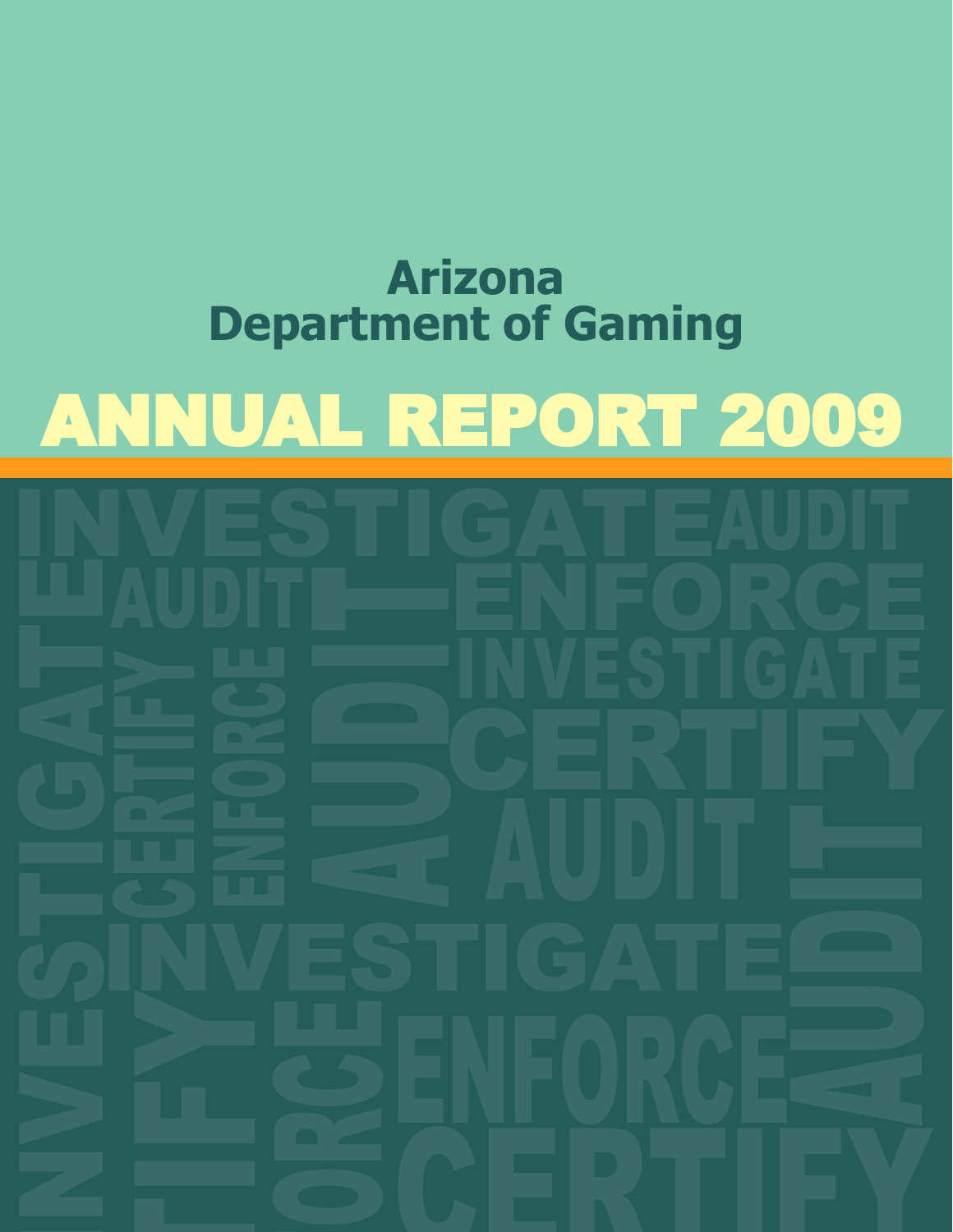### Director's Message

### INTERESTING & EXCITING TIMES FOR GAMING

"May you live in interesting times." While there is some debate regarding the origin of that phrase, it can no doubt be applied when describing the evolution of gaming in Arizona over the last decade. I remember when we were drafting the current gaming Compacts that were eventually enacted via the initiative process in 2002. Signed in 2003, these Compacts authorized tribal gaming for 10 years, with an automatic 10-year renewal for tribes demonstrating substantial compliance. It was a very exciting time, indeed.

Since enactment of the Compacts, we've witnessed local tribes successfully using casino revenues to build governmental infrastructure and launch programs to enhance the quality of life for their tribal communities. However, the benefits do not stop there. Since the current Compacts were enacted, the State of Arizona has also enjoyed more than \$500,000,000 in tribal contributions to support programs such as educational improvement, trauma and emergency services, wildlife conservation, addressing problem gambling, and promotion of tourism.

Opportunities come with challenges, though, and the gaming industry is certainly not immune to outside influences. In 2009, adverse economic conditions have had an impact on gaming revenues. With less disposable income for entertainment, people are spending less money at the casinos. As a result, gaming revenue has been declining for the past several quarters.

Although revenue has decreased, Indian gaming continues to provide significant funding for valuable programs to the tribal communities and the people of Arizona. Tribal governments also continue to



make significant investments in gaming operations. During the past year, we've seen the opening of the new Gila River Lone Butte Casino outside of Phoenix. Gila River's Wild Horse Pass Hotel and Casino has an October 2009 scheduled opening and the Salt River Pima-Maricopa Indian Community continues construction of what will become Arizona's largest casino hotel early next year.

Another challenge has come in the way of illegal card rooms arising off tribal lands.

As gaming gains popularity in our culture, it is essential to maintain a robust regulatory structure to ensure the integrity of the operations and the safety of the public. The law enforcement unit within our agency has 36 sworn peace officers who are actively assisting other law enforcement and prosecutorial agencies across the State to enforce gambling statutes and combat the negative effects of illegal gaming operations.

As the progress continues, the Arizona Department of Gaming concurrently rises to the challenges. Our team of 106 employees is made up of some of the most knowledgeable and dedicated gaming officials in the country, people I am truly honored to lead. Working with our tribal partners, we continue to monitor and regulate gaming in Arizona with a system that has emerged as a model for other states contemplating the launch of their own gaming operations. This Annual Report provides some interesting highlights of 2009, and we will keep you abreast of the exciting times ahead.

Wark Bri

Mark Brnovich Director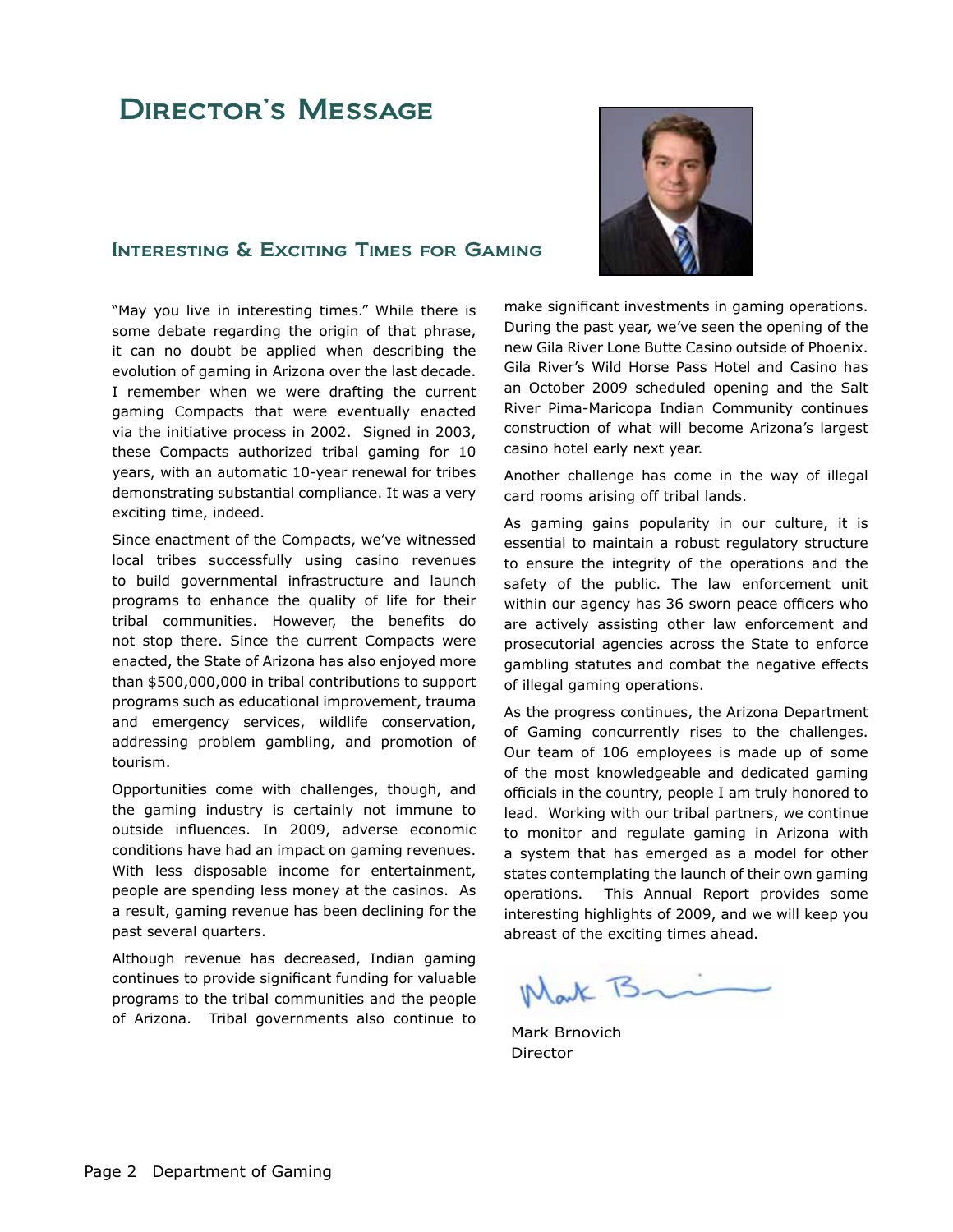# Investigation & Inspection Unit

These accomplishments assist the agents with their responsibilities, while measuring progress and determining a baseline for improvement. Moreover, achievements ensure the Department can regulate the gaming industry, maintain integrity of Tribal gaming, and protect the public.



**T**he Tribal Investigations and Inspections Unit monitors Compact compliance by conducting onsite inspections of casino operations and investigating suspected Compact violations and criminal activity. The presence of the Unit's Special Agents in casinos offers the opportunity to detect potential problems and to work with Tribal Gaming Offices and casino officials to correct deficiencies. The Unit is comprised of Special Agents, all of whom have previous experience working as law enforcement officers and have full-authority AZPOST certification. During FY 2009, the Unit conducted Pre-Opening reviews for two casinos and effectively oversaw the implementation of Compact Amendments for 11 facilities. Also, Agents traveled over 300,000 miles in order to conduct on-site compliance inspections and exceeded the Unit's annual performance measurement of 1,400 visits to casinos by conducting 2,281 casino inspections.

- **•** Completed the revision, implementation, and reporting procedures of the Tribal Site Visit (TSV) Checklist as well as the Pre-Opening Checklist. The amendments of checklists will continue to provide standardized guidelines for casino inspections and assist the agents with monitoring for compliance.
- **•** Enhanced monitoring of law enforcement services to the facilities through added emphasis and examination of Section 13(E) of the Compact, promoting conformity with the plan for law enforcement services.
- **•** Completed a qualitative and quantitative analysis of the Unit's mission.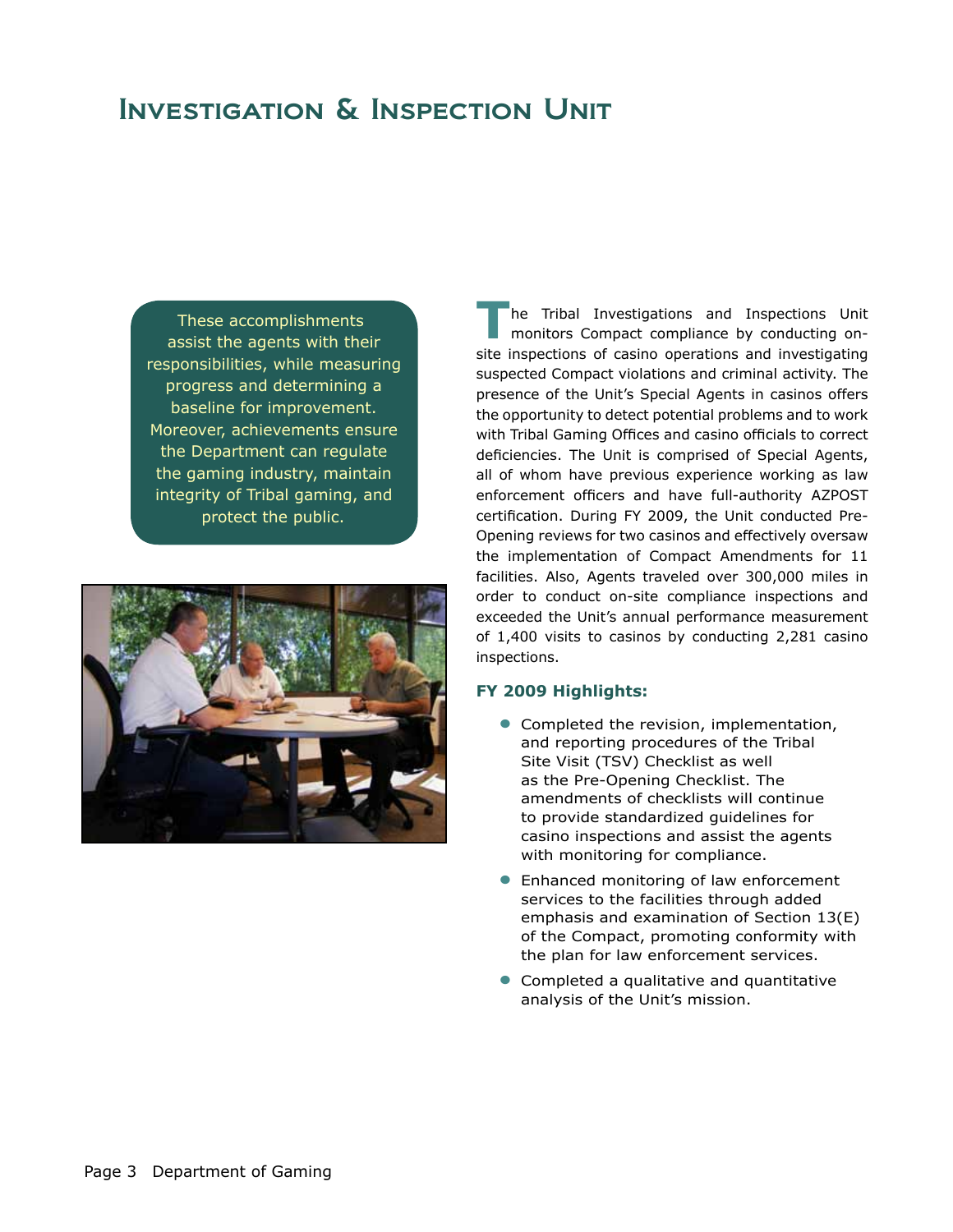### Gaming Device Compliance Unit

**T**he Department randomly inspects gaming<br>devices at each of Arizona's Indian gaming facilities on a regular basis. The Gaming Device Compliance Unite conducts on-site inspections and casino record reviews to ensure the software design in casino slot machines is identical to the software design that was tested and certified by an independent testing lab. Machine Compliance Technicians test up to 50 randomly selected machines on unannounced spot checks at 10 to 12 casinos each month. They inspect the machine software, electronic monitoring systems, and casino records to ensure correct operation and disbursement of required payout percentage. An independent testing lab tests all gaming software and electronic slot monitoring systems before the machines are shipped to Arizona. The independent lab ensures the games are uncorrupted and meet Arizona's strict gaming standards.

#### **FY 2009 Machine Inspection Statistics**



The Gaming Device Compliance Unit ensures that all gaming devices in use at the Tribal casinos meet or exceed the technical standards of the Compact and its Appendices.

#### **Summary of Accomplishments:**

- **•** Certified 9,197 gaming devices
- **•** Inspected 6,608 gaming devices
- **•** Found Appendix A issues with 22 devices

- **•** Assisted with the prompt opening of the new Lone Butte Casino
- **•** Certified 8 incentive systems
- **•** Certified the first Konami Monitoring and Control System to be installed in Arizona which communicates with the gaming devices and accumulates relevant data.

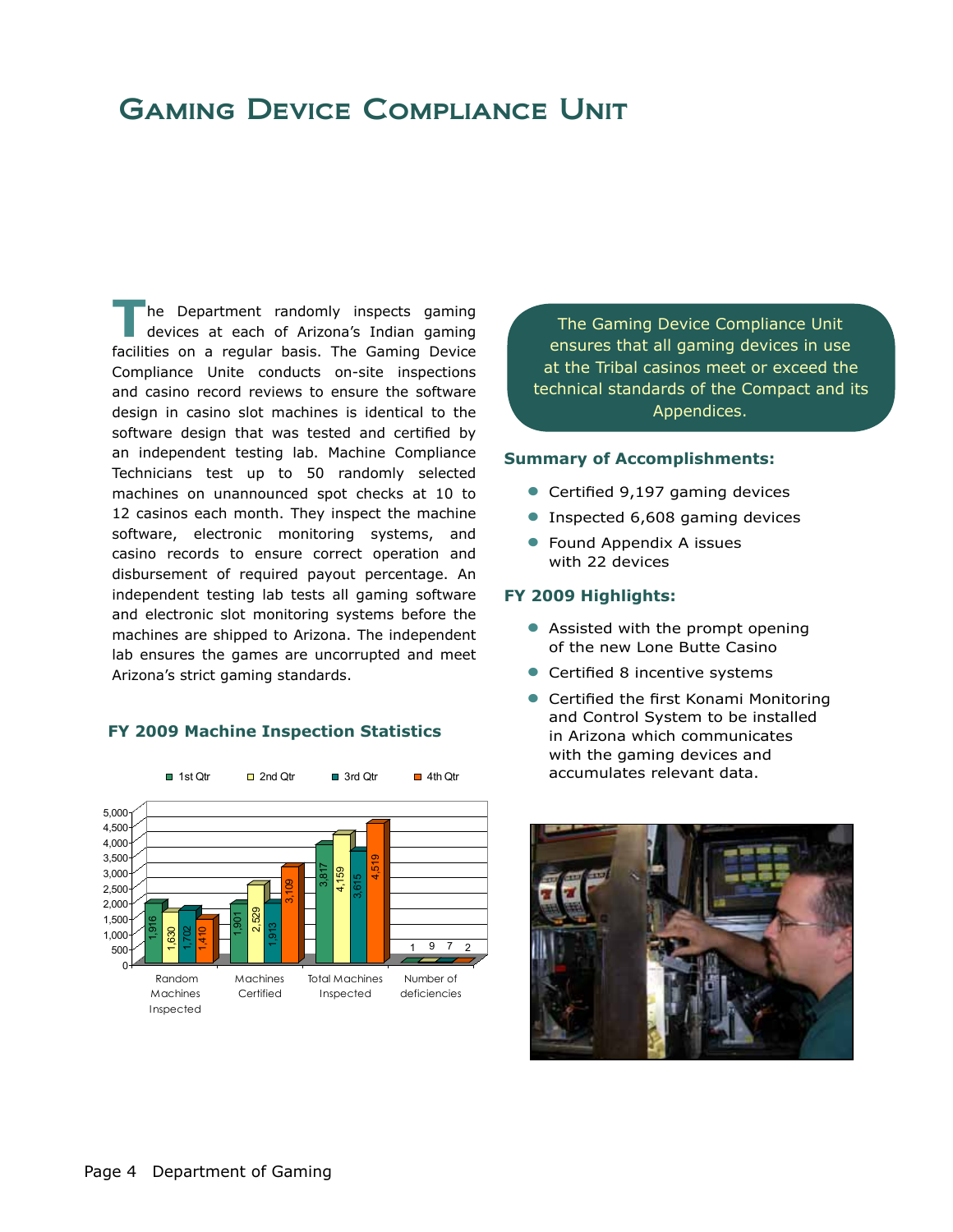### Gaming Vendor Certification Unit

**The Gaming Vendor Certification Unit determines the suitability of companies and** individuals doing business with casinos in Arizona. The Unit is comprised of Special Agents, financial investigators, a compliance auditor, and intake officers. Each company, principals of a gaming company, and key personnel providing gaming products or services must undergo a thorough background investigation. The Unit certifies all vendors providing financing to Tribes for gaming facilities, all management contractors engaged by a Tribe to assist in the management or operation of a gaming facility, all manufacturers and distributors of gaming devices, and all companies providing services to casinos in excess of \$10,000 in any one month. In FY 2009, the Unit practiced intra-agency cooperation by collaborating with the Gaming Device Compliance, Gaming Facility Employee Certification, and Investigation and Inspections Units on investigations into potential Compact violations by certified vendors. The Unit also assisted the Gaming Facility Employee Certification Unit with renewal applications, employee certifications, and records.

By taking appropriate action against vendors that violate the Compact, the Gaming Vendor Certification Unit may deter future violations and improve compliance from all vendors. Ultimately, these actions protect the public and Tribes while ensuring the integrity of gaming.



- **•** Hosted a review of several vendor files, in which investigators from the Alcohol and Gaming Commission of Ontario and the California Bureau of Gambling Control traveled to Phoenix to learn about the Unit's investigative procedures.
- **•** Traveled to Wisconsin's Department of Gaming to review documents and discuss issues surrounding the suitability of a company seeking certification.
- **•** Collaborated with Tribes to create and distribute guidelines to TGOs that address resolution of Compact violations that were the result of using uncertified or unlicensed vendors by Gaming Facility Operators.
- **•** Assisted vendors by accepting the Multi-Jurisdictional Personal History Disclosure Form ("MJF") in lieu of the Department's application.
- **•** Improved internal processes by reviewing and updating forms, guidelines, and policies, the training manual, and training and resource requirements.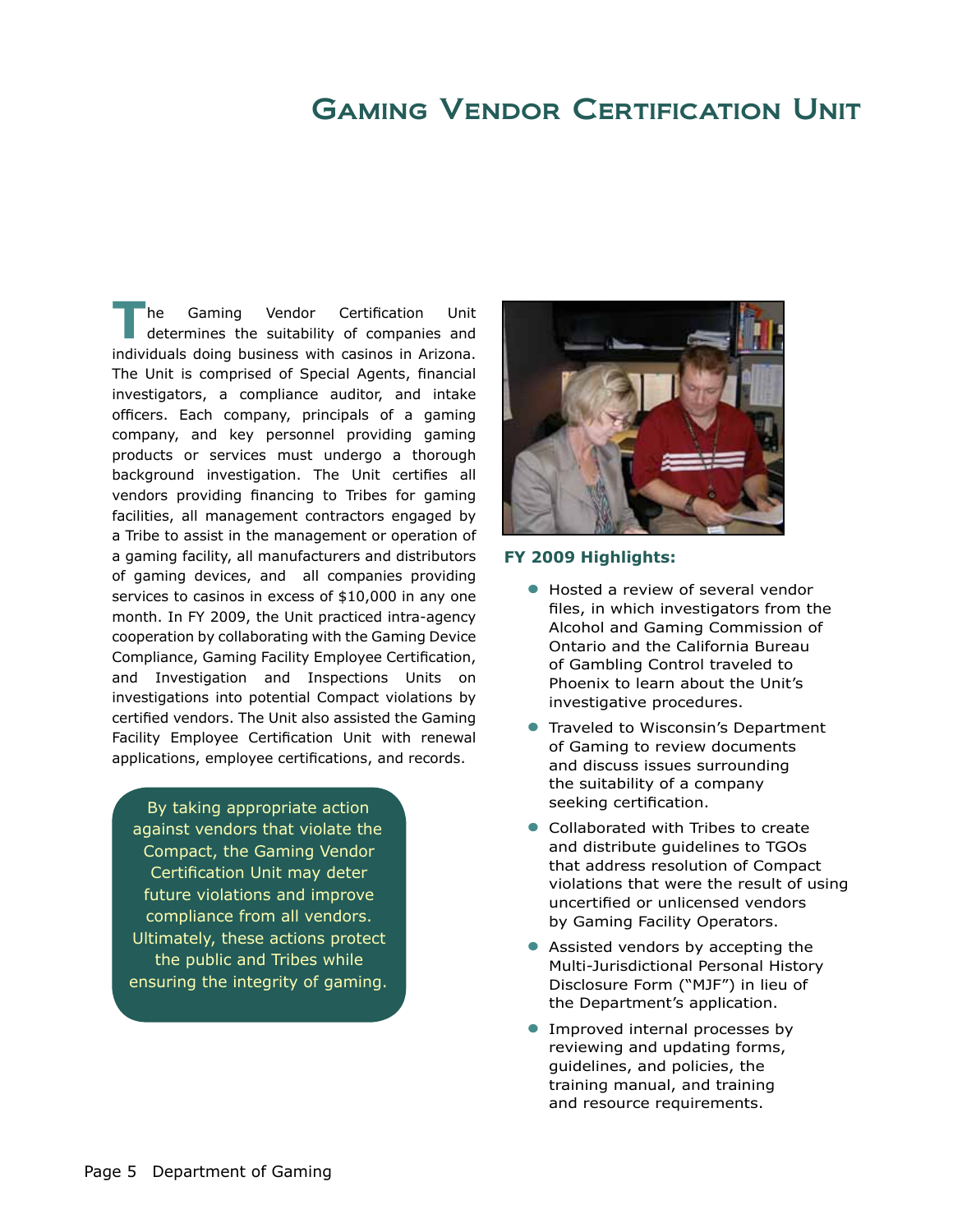# **GAMING FACILITY EMPLOYEE CERTIFICATION UNIT**

**T**he Gaming Facility Employee Certification Unit conducts background checks on employees and prospective employees to ensure that only suitable individuals are hired into the gaming industry. The certification process includes criminal background checks, fingerprints, credit history reports, financial background screenings, work history, review of criminal cases or civil litigation, education, personal and professional references, and tax records. During FY 2009, the Unit provided both in-house and Tribal training. The Unit conducted two successful gambling investigations, executing search warrants at residences and a business resulting in the seizure of gambling devices, U.S. currency, and additional illegal gambling evidence.

#### **FY 2009 Highlights:**

- **•** July 2008: Initiated and conducted investigations into potentially illegal off-reservation gambling in Tucson and Scottsdale, AZ.
- **•** February 2009: ACJIS audit by DPS Access Integrity Unit. Unit found to be in compliance.
- **•** April 2009: Agents from the IRS conducted Postal Money Order training.
- **•** June 2009: Fingerprint training, presented by the FBI, was hosted by the Department.



Gaming Facility Employee Applications Processed



The presentation of various training sessions to the Tribes will continue to promote consistent background investigations and report writing, while strengthening the Department's partnership with Tribal regulators throughout Arizona. This unit, having formed a liaison with local law enforcement agencies, will continue to provide expertise and assistance in the area of illegal gambling.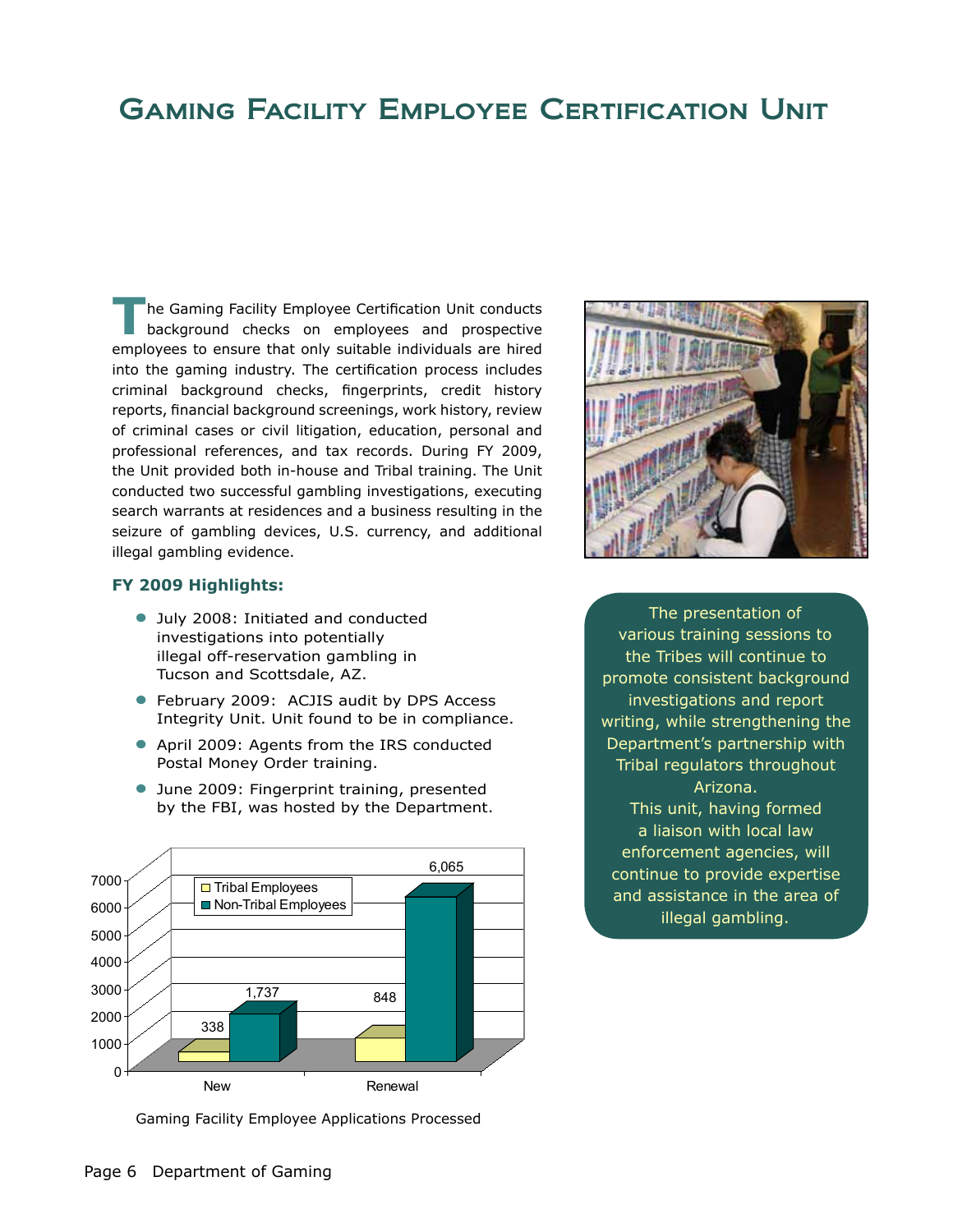# Games & Systems Compliance Unit

**C**asinos must seek prior approval before they can conduct tournaments, drawings, new games, poker and blackjack variations, promotions, and cash or prize giveaways. Within seven days of a request, the Games and Systems Compliance Unit reviews these various casino activities to ensure their compliance with the Compacts. The Unit pursues training and educational experiences to remain knowledgeable about emerging trends in gaming and regulation.

#### **Summary of Accomplishments:**

During FY 2009, the Games and Systems Compliance Unit approved:

- **•** 854 Promotions and Lotteries
- **•** 3 new and 16 revisions of Blackjack variation games
- **•** 8 new and 9 revisions to Jackpot Poker games
- **•** 218 Jackpot Poker Tournaments
- **•** 59 Slot Tournaments
- **•** 27 Blackjack Tournaments
- **•** 9 Keno Tournaments

The Games and System Compliance Unit works closely with the Tribal Gaming Offices (TGOs) to ensure the Gaming Facility Operators conduct lotteries, promotions, and tournaments fairly. This Unit partners with the TGOs to ensure that table and card games are operating under the rules of the Compact and its Appendices.

#### **FY 2009 Highlights:**

- **•** Finalized revisions to Appendix A, updating technical standards and adopting new principles for electronic bonus and promotional systems.
- **•** Provided in-house training to Department employees and Tribal Gaming Officers on Compact Amendments and Appendices.
- **•** Provided training as part of the Arizona Tribal Gaming Regulators Alliance Academy.

#### **Tribal Gaming Status as of June 30, 2009**

| Tribes in Arizona                                       | 22     |
|---------------------------------------------------------|--------|
| Tribes with Current Compacts                            | 21     |
| Tribes with Casinos                                     | 15     |
| Number of Casino Sites                                  | 23     |
| Number of Slot Machines                                 | 14,668 |
| Number of Poker Tables                                  | 210    |
| Number of Blackjack Tables                              | 267    |
| Number of Casinos with Live Keno                        | 6      |
| Number of Casinos with Off-track<br>Pari-mutuel Betting |        |

Note: For the tribal gaming status listing figures for individual tribes, please refer to the Department Web site: www.azgaming.gov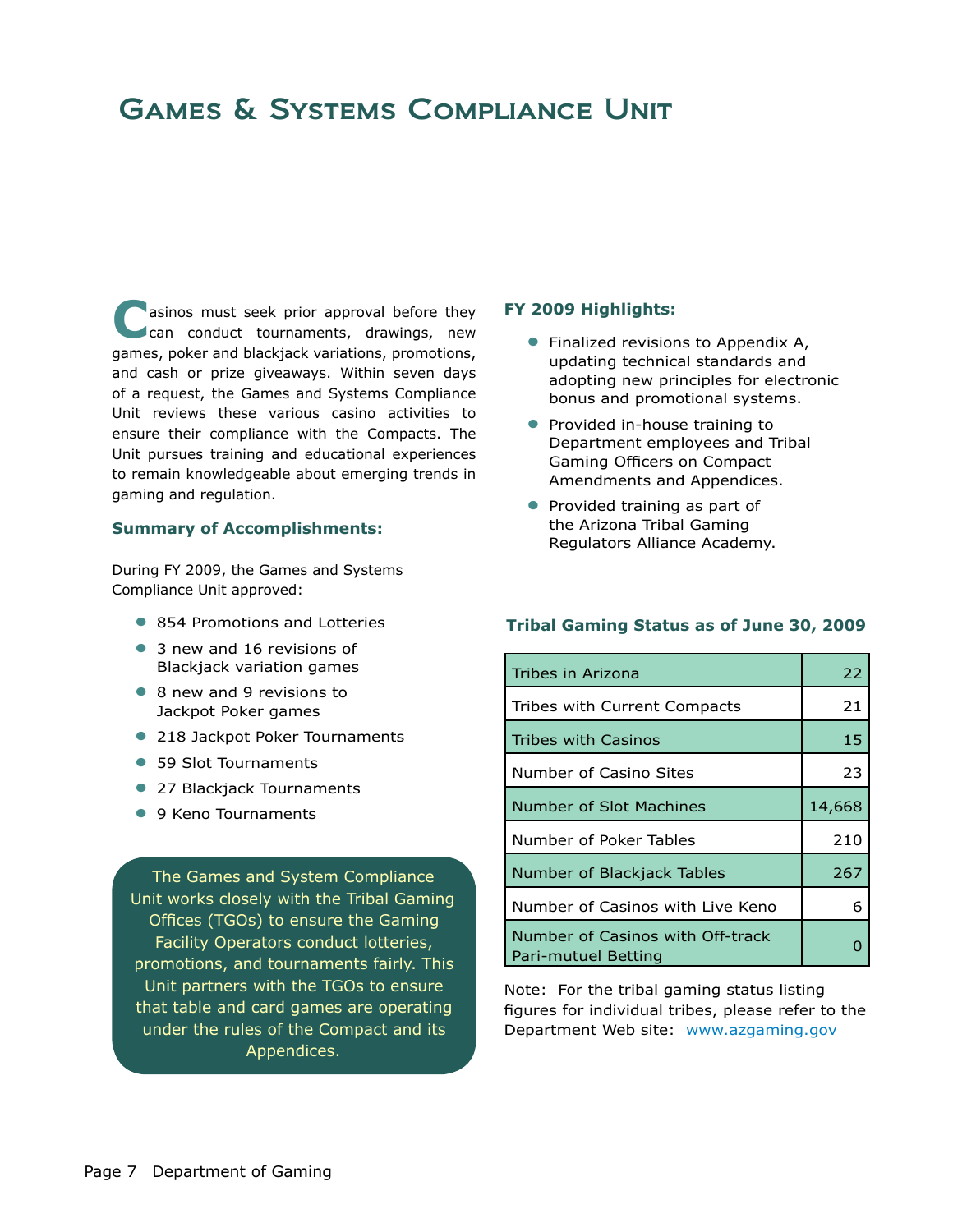### Intelligence Unit

**T**he Intelligence Unit gathers and disseminates<br>
information involving threats to gaming operations, patrons, and the public. Various responsibilities include distribution of criminal data and tracking of suspicious activities, counterfeit currency, cheating crimes, forged instruments, and W-2G Jackpots. The Unit also serves as a liaison between Tribes and other law enforcement agencies and administers the Patron Self-Exclusion Process.





The Intelligence Unit will continue to assist Law Enforcement Agencies through the timely distribution of informational bulletins and participation in training activities. As a result of a larger database, the Unit has acquired a better knowledge of incident totals and trends throughout the state and will maintain the management of this incident data submitted by the Tribes. The Unit will continue to serve Arizona gaming patrons by participating in each Tribe's annual Compact Compliance Review and the management of the Self-Exclusion Program.

- **•** Developed the format of incident report submissions from Tribal Gaming Officers, increasing annual submission volume 130% from 2,966 in FY 2007-08 to 6,840 in FY 2008-09.
- **•** Continued management of the Criminal Incident, Self-Excluded, Counterfeit Currency, Casino Cheaters, and Fraudulent Check databases, which are used to assist outside agencies, such as TGOs, Law Enforcement Agencies, and the U.S. Secret Service.
- **•** Expanded bulletin distribution to include Law Enforcement agencies, Regulatory Agencies, and Prosecutors Offices, both within and outside Arizona. Today, individuals representing 15 State, Local, Tribal, and Federal agencies receive copies of the Unit's operational bulletins.
- **•** Continued to monitor the ever-growing number of Self-Excluded Casino Patrons through the Department's Self- Exclusion Program with the number of participants increasing more than 10% to 2,279 in FY 2008-09.
- **•** Participated in and presented programs on self-exclusion at the Annual National Problem Gambling Awareness Week Conference and the New Agent Training Academies in Yuma and Payson.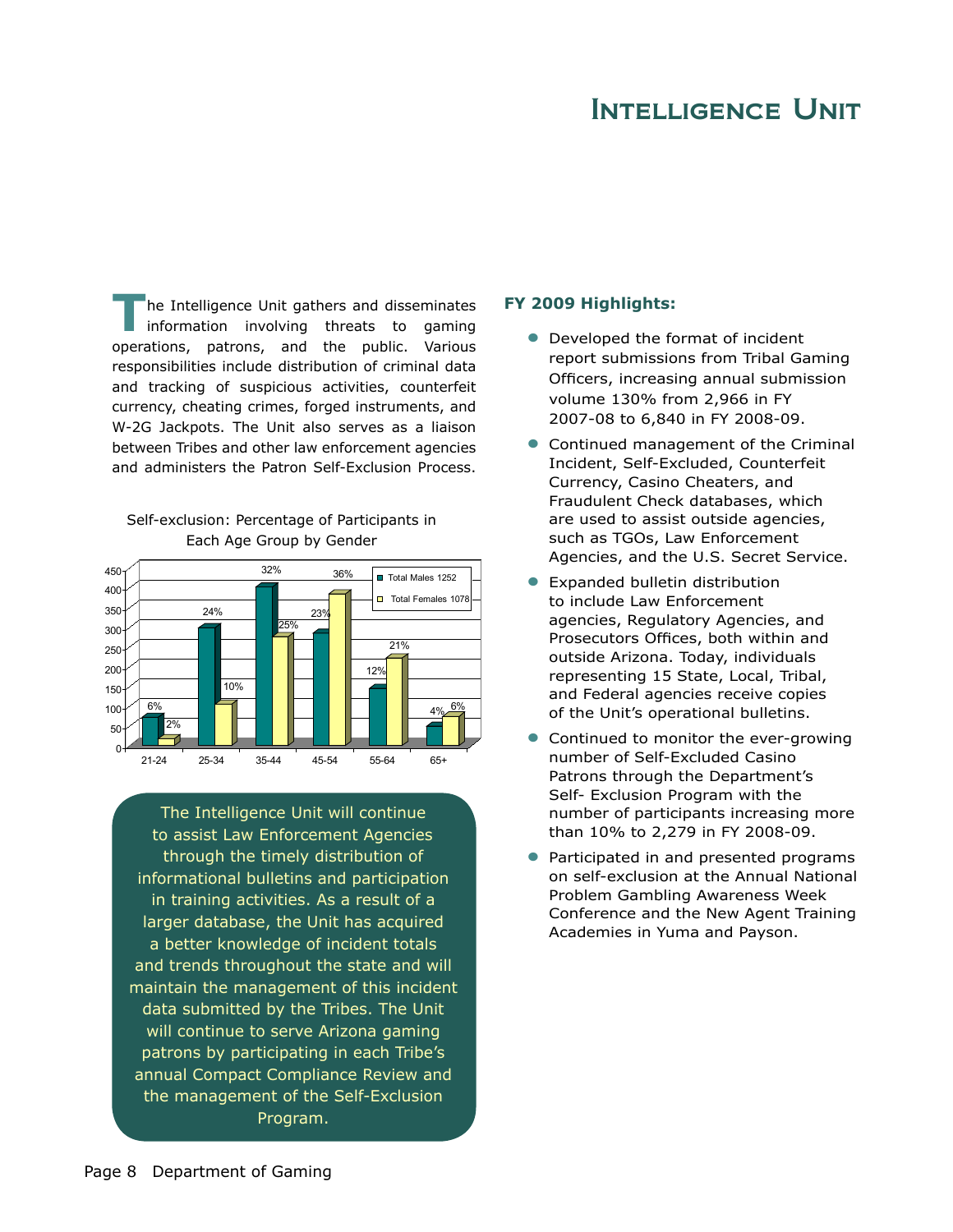# **AUDIT UNIT**

The Department conducts annual on-site audits<br>of each casino to review compliance with the Compact and its appendices. A Compact Compliance Review team, typically including 10 to 12 Department employees, checks hundreds of items ranging from cash handling procedures to video surveillance to casino giveaways of free meals.

The Department audits casino books and records, electronic accounting and monitoring systems, and also casino minimum internal control standards and procedures. In the past year, the Audit Unit worked closely with the Tribes and changed followup approaches to significantly reduce the number of Compact violations. Also, a new Audit Software System was enabled to achieve more streamlined audits.





#### **FY 2009 Highlights:**

- **•** Reduced the number of unresolved Compact violations by about 25% from December 2008 through June 2009.
- **•** Implemented new testing procedure to regulate a gaming facility's use of new bonus and incentive systems.
- **•** Created an improved set of auditing steps and procedures.

The Audit Unit is dedicated to ensuring compliance with the Arizona Tribal-State Gaming Compacts. Enhanced audit procedures and upgraded computer software will further promote accuracy and efficiency.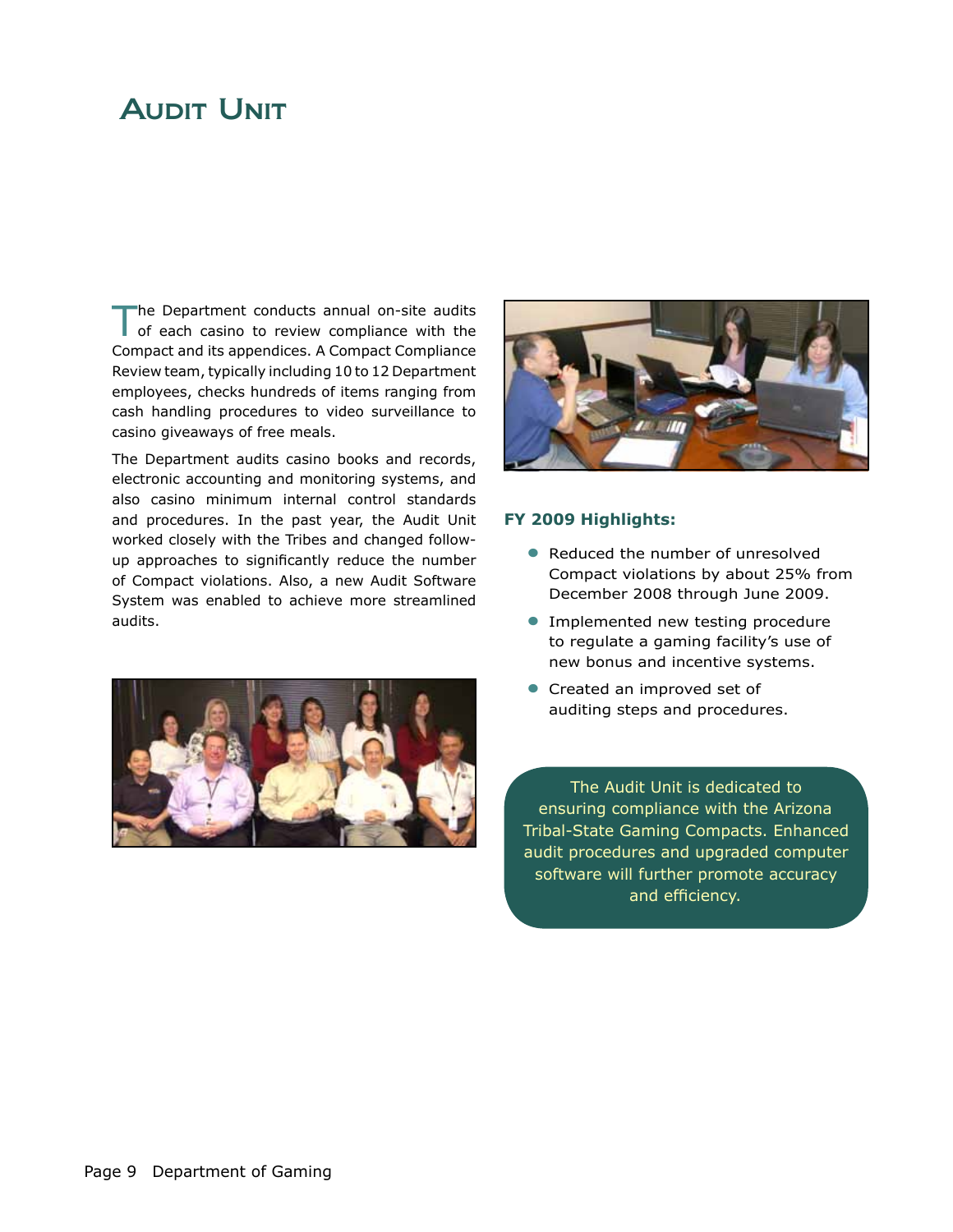### Tribal Contributions

**W**ith the passage of Proposition 202 in November 2002, and the subsequent new Tribal-State gaming compacts, the gaming Tribes in Arizona make contributions to the State on a quarterly basis. Contributions are based on an individual Tribe's Class III Net Win. Administered by the Department, 88% of a Tribe's total annual contribution is paid to the Arizona Benefits Fund.

Aggregate quarterly and annual Tribal contributions to the Arizona Benefits Fund totaled \$86,496,770 for FY 2009. Also, gaming Tribes filed promptly all monthly and quarterly Class III Net Win Reports and quarterly Tribal Contribution Payments. During FY 2009, the gaming Tribes' 12% distributions to cities, towns, and counties totaled \$11,037,954.

| DISTRIBUTION                                                                         | <b>AMOUNT</b> |
|--------------------------------------------------------------------------------------|---------------|
| Department of Gaming for administrative and<br>regulatory expenses                   | \$8,000,000   |
| Department of Gaming for treatment, education,<br>and prevention of problem gambling | \$1,729,935   |
| Instructional Improvement Fund                                                       | \$42,989,427  |
| Trauma and Emergency Services Fund                                                   | \$21,494,714  |
| <b>Tourism Fund</b>                                                                  | \$6,141,347   |
| Arizona Wildlife Conservation Fund                                                   | \$6,141,347   |
| Total Contributions to Arizona Benefits Fund                                         |               |
|                                                                                      | \$86,496,770  |
| Total Contributions to cities, towns, and counties                                   | \$11,037,954  |
| <b>Total FY 09 Tribal Contributions</b>                                              | \$97,534,724  |

### **FY 2009 Distribution of Tribal Contributions**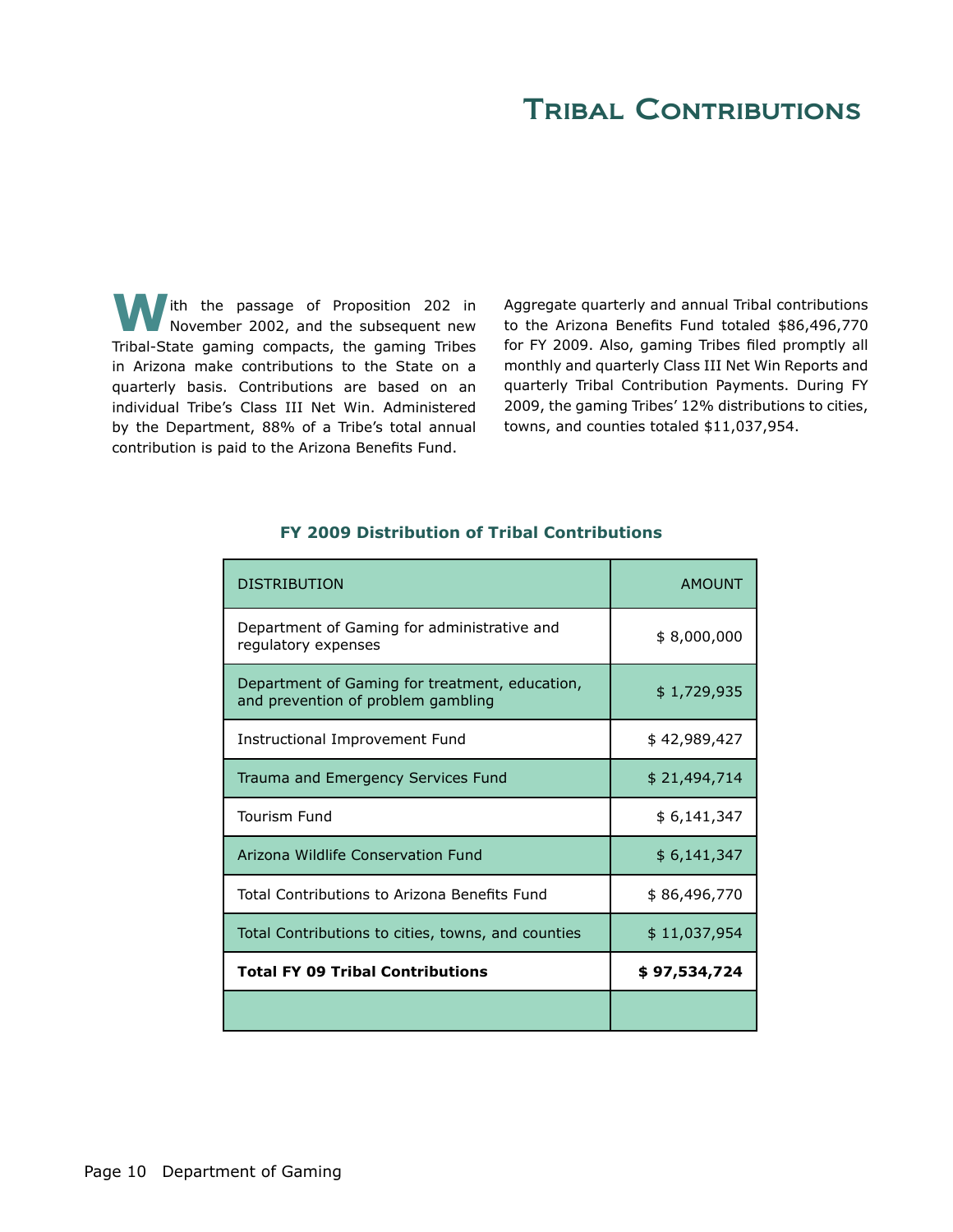### Tribes with Gaming Compacts

#### **- Tribes with Compacts with Casinos**

Ak-Chin Indian Community – Maricopa Harrah's Ak-Chin Casino Cocopah Indian Tribe – Somerton Cocopah Casino Colorado River Indian Tribes – Parker Blue Water Casino Fort McDowell Yavapai Nation – Fountain Hills Fort McDowell Gaming Center Fort Mojave Indian Tribe – Highway 95

 Spirit Mountain Casino & Crossing Casino Gila River Indian Community – Sacaton

 Wild Horse Pass, Vee Quiva, & Lone Butte Casinos Pascua Yaqui Tribe of Arizona – Tucson

 Casino of the Sun & Casino del Sol Quechan Indian Tribe – Yuma Paradise Casino

Salt River Pima-Maricopa Indian Community – Scottsdale Casino Arizona/Salt River & Casino Arizona/Indian Bend

San Carlos Apache Tribe – San Carlos Apache Gold Casino Tohono O'odham Nation – Sells

Golden Ha:san & Desert Diamond Casinos I & II

Tonto Apache Tribe – Payson Mazatzal Casino

White Mountain Apache Tribe – Whiteriver Hon Dah Casino

Yavapai-Apache Nation – Camp Verde Cliff Castle Casino

Yavapai-Prescott Indian Tribe – Prescott Yavapai Gaming Center & Bucky's Casino

#### **- Tribes with Compacts without Casinos**

Havasupai Indian Tribe – Supai (Grand Canyon) Hualapa Indian Tribe – Peach Springs Kaibab Band of Paiute Indians – Fredonia Navajo Nation – Window Rock San Juan Southern Paiute Tribe Zuni Tribe – Highway 180

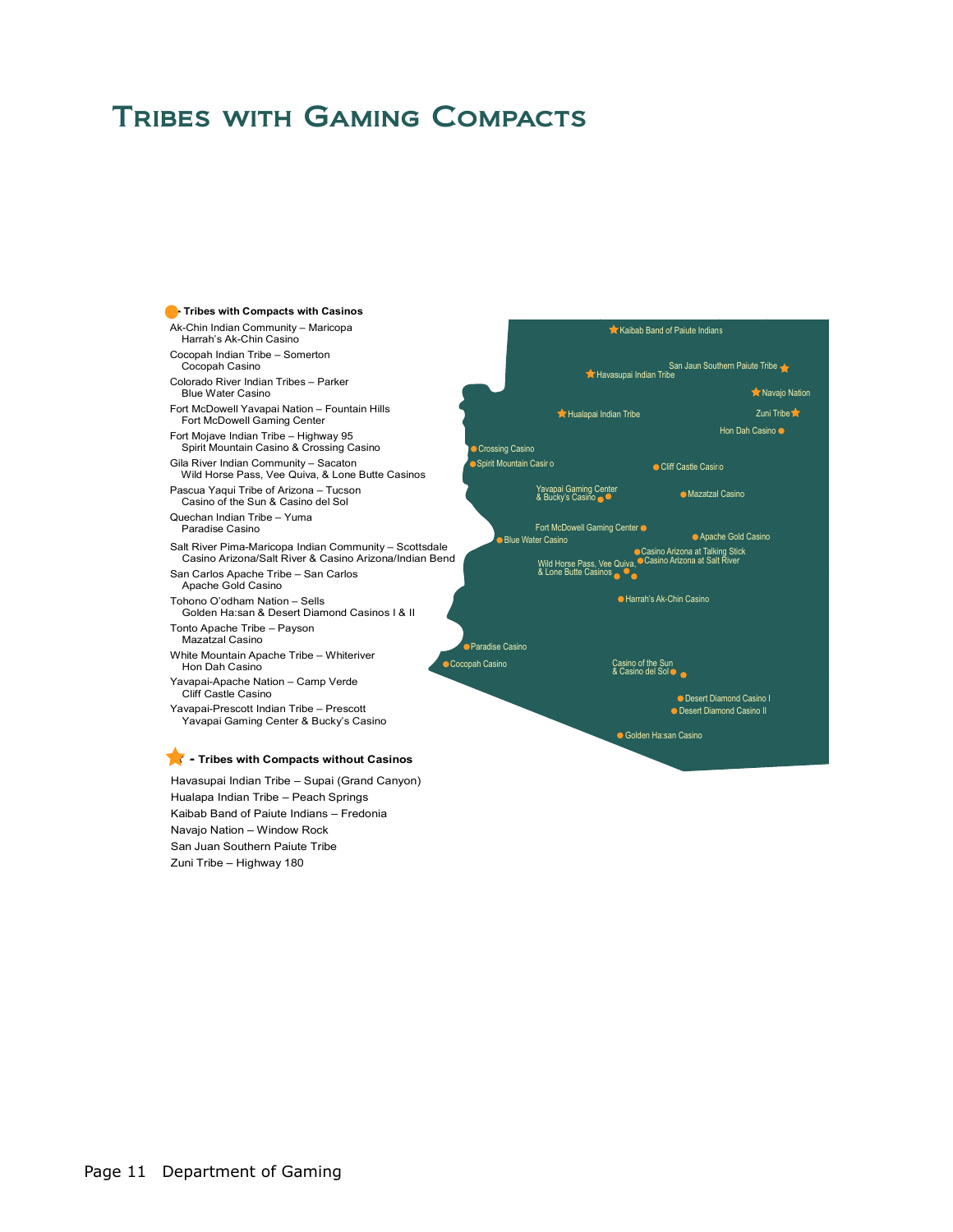### Information Technology Unit

**The Information Technology (I.T.) Unit provides and performs all of the Department's** information technology requirements, including computer and technology functions, as well as maintaining the certification database system. The computer systems and programs have enabled the Department to effectively and efficiently perform its responsibilities under the Compact by streamlining work and tracking performance. In FY 2009, the I.T. Unit continued to provide comprehensive mission support through technology for all units, achieved the goal of 99% uptime for all major systems, and fielded three new systems that enhance the Department's ability to regulate and ensure the integrity of gaming in Arizona.



The Information Technology Unit will continue to increase the efficiency and accuracy of Tribal contribution and Compct compliance reviews while improving communication and enhancing coordination.

- **•** Deployed an audit software system that supports Compact compliance and Tribal contribution reviews.
- **•** Designed, tested, and deployed the Data Management System which supports treatment and electronic connectivity to providers for the Office of Problem Gambling.
- **•** Fielded the Blackberry Enterprise Server and smart phones that provide enhanced mobile communications.

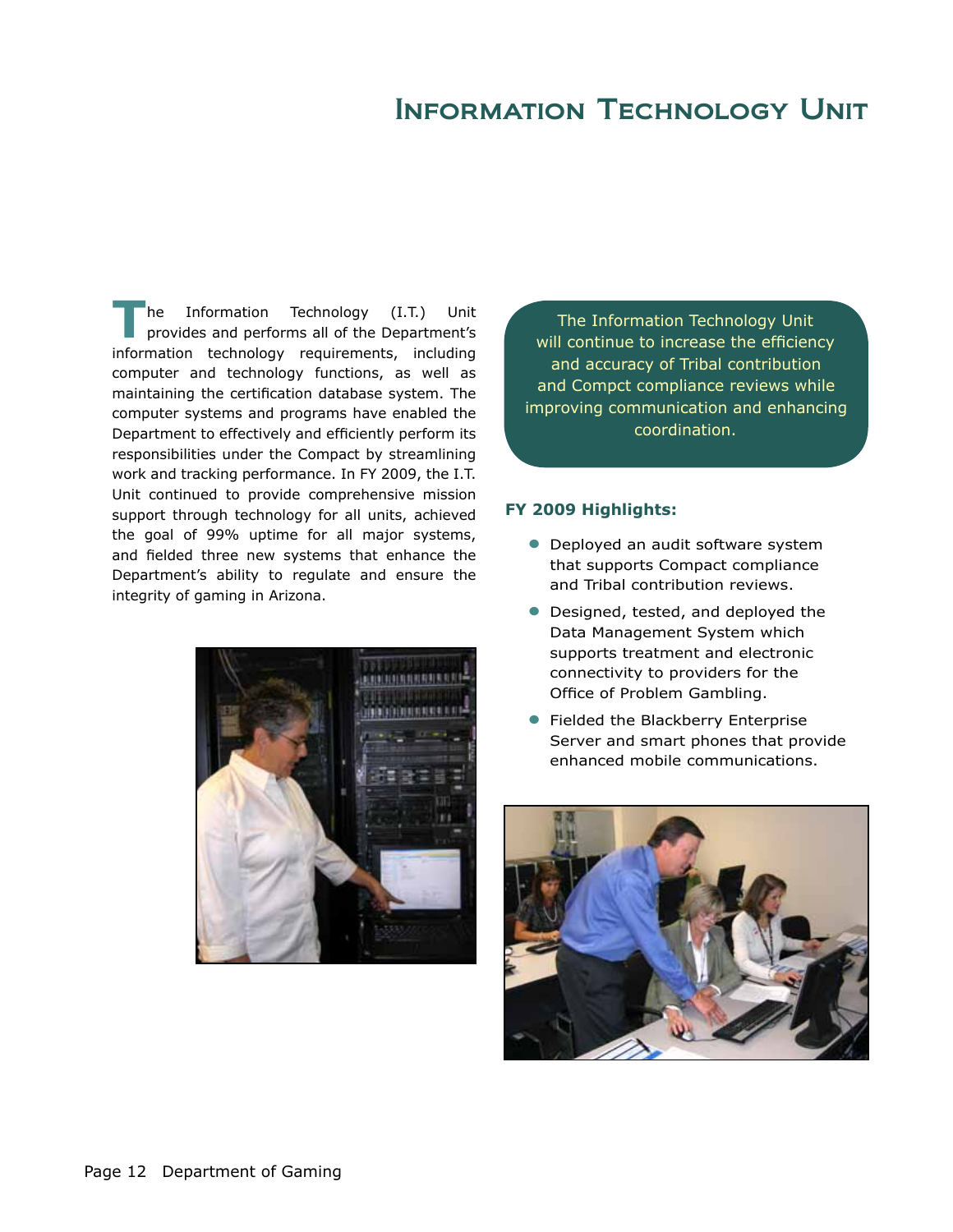# Financial Services Unit

**The Financial Services Unit is responsible for the Department's budget, payment of all bills,** collection of revenue through tribal contributions made to the state, billing and collection of all fees associated with the certification of individuals and vendors wishing to work with or within the various casinos, procurement of supplies and equipment, inventory, and maintenance of the facility that houses the employees of the Department.

During the spring of 2009, the Department was able to negotiate a new-five year lease for its Phoenix office on Earll Drive. The new lease included renovation of the facilities. The Unit continues its efforts to contract with small and woman and/or minority-owned businesses. To ensure accuracy when reporting to the Department of Administration, the Unit maintains the process of verifying these businesses in the statewide vendor system.

The Financial Services Unit provides timely and efficient customer service to the Department, allowing each division to better serve the public and ensure the integrity of gaming.

- **•** Working with the I.T. Unit, the Financial Services staff was able to use the electronic timecard system, Visual Vault. This system enables the processing of timecards, leave slips, and overtime authorizations. The Department is now completely paperless (in relation to paychecks), a goal of the Department of Administration for all agencies.
- **•** The new lease included tenant improvements, such as painting and carpet replacement. Completed in five phases, these revisions allowed for as much normal daily activity as possible. The new lease also allowed the Department to regain lost parking spaces on the Earll Drive property rather than leasing space at an adjacent building. During the process of tenant improvements, staff was able to eliminate records with dates outside the Department's Records Retention Plan, freeing space for current and future documents.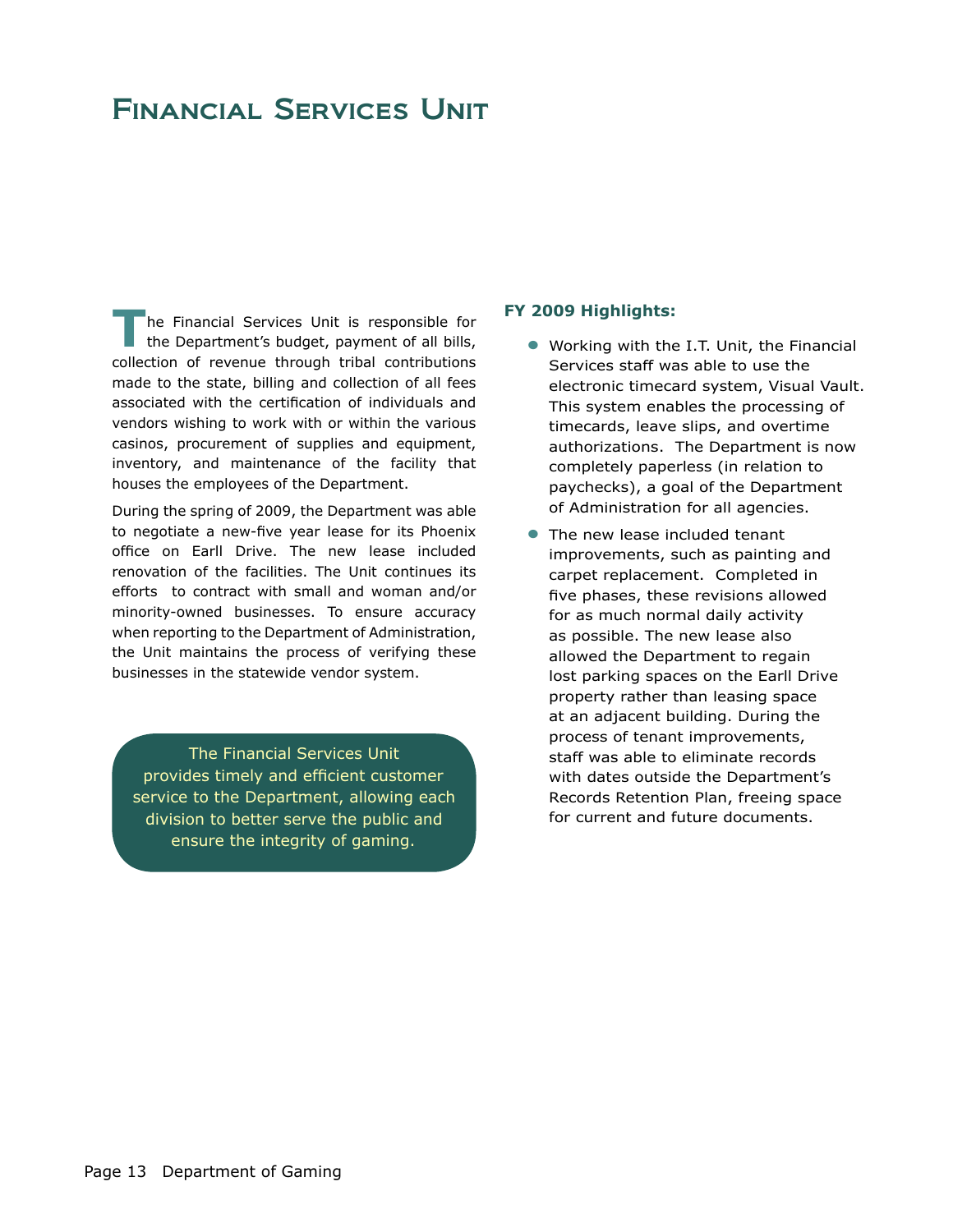# Revenue & Expenditures

| <b>Fiscal Year 2009 Revenue</b>      | Enforcement/<br><b>Problem Gambling</b> | <b>Certification</b> |
|--------------------------------------|-----------------------------------------|----------------------|
| <b>Total Revenue</b>                 | $1$ 10,029,288.75                       | 1,753,438.22         |
|                                      |                                         |                      |
| <b>Fiscal Year 2009 Expenditures</b> |                                         |                      |
| <b>Personal Services</b>             | 4,692,268.41                            | 1,272,126.08         |
| <b>Employee Related Services</b>     | 1,715,941.19                            | 417,878.51           |
| Professional & Outside Services      | 1,993,808.02                            | 109,887.93           |
| <b>In-State Travel</b>               | 305,805.71                              | 4,485.27             |
| <b>Out-of-State Travel</b>           | 51,511.07                               | 30,237.28            |
| <b>Other Operating Expenses</b>      | 1,057,273.07                            | 55,820.26            |
| Equipment                            | 133,946.72                              | 0.00                 |
| <sup>2</sup> Transfers               | 5,292.94                                | 0.00                 |
| <b>Total Expenditures</b>            | 9,952,500.88                            | 1,891,155.26         |

#### **Department of Gaming FY 2009 Revenue and Expenditures**

1 Includes \$300,000 from the Lottery Fund

2 To the Office of Administrative Hearings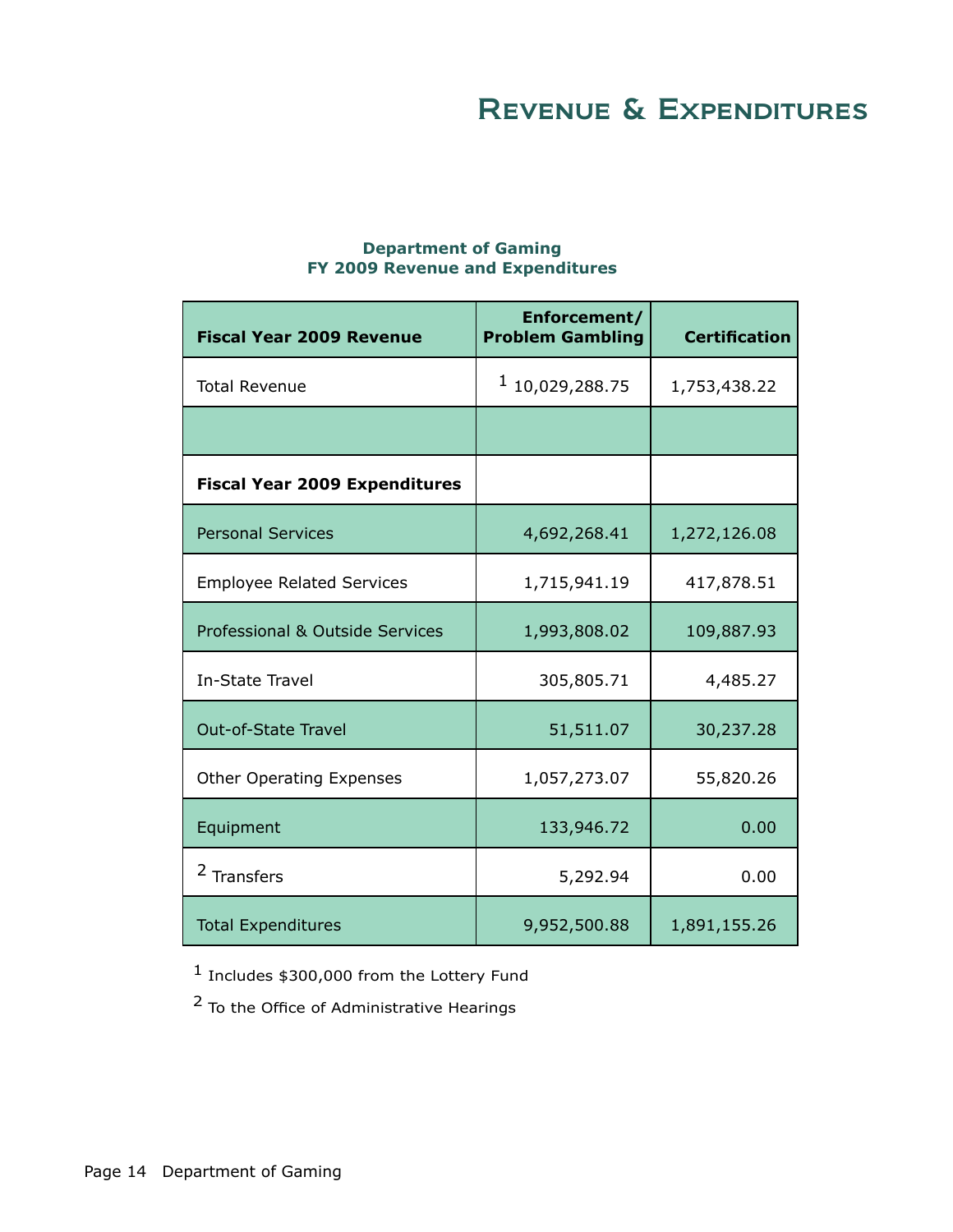# Human Resources Unit

**T**he Human Resources Unit performs a variety of activities, including hiring of employees; recruiting and training of new employees; managing performance, employee records, benefits information, and personnel policies; and ensuring that personnel and management practices conform to regulations.

#### **Summary of Accomplishments:**

- **•** Held 5 recruitments for mission-critical positions
- **•** Processed numerous resumes
- **•** Conducted 29 interviews
- **•** Hired 5 employees
- **•** Promoted 2 employees and transferred 1 employee
- **•** Hosted 6 health-related programs



These accomplishments facilitate the Department's managers and supervisors in training new techniques to help them better serve the Department and their employees, encourage good health by educating them on health issues, and enable the Department in recruiting and hiring.

- **•** Organized a two-day, offsite, Managers' Retreat.
- **•** Conducted five recruitments for eight mission-critical positions.
- **•** Carried-out a five-day Supervisor Training.
- **•** Hosted a flu shot clinic, two blood drives, MOM (Mobile Onsite Mammography), and two health screenings.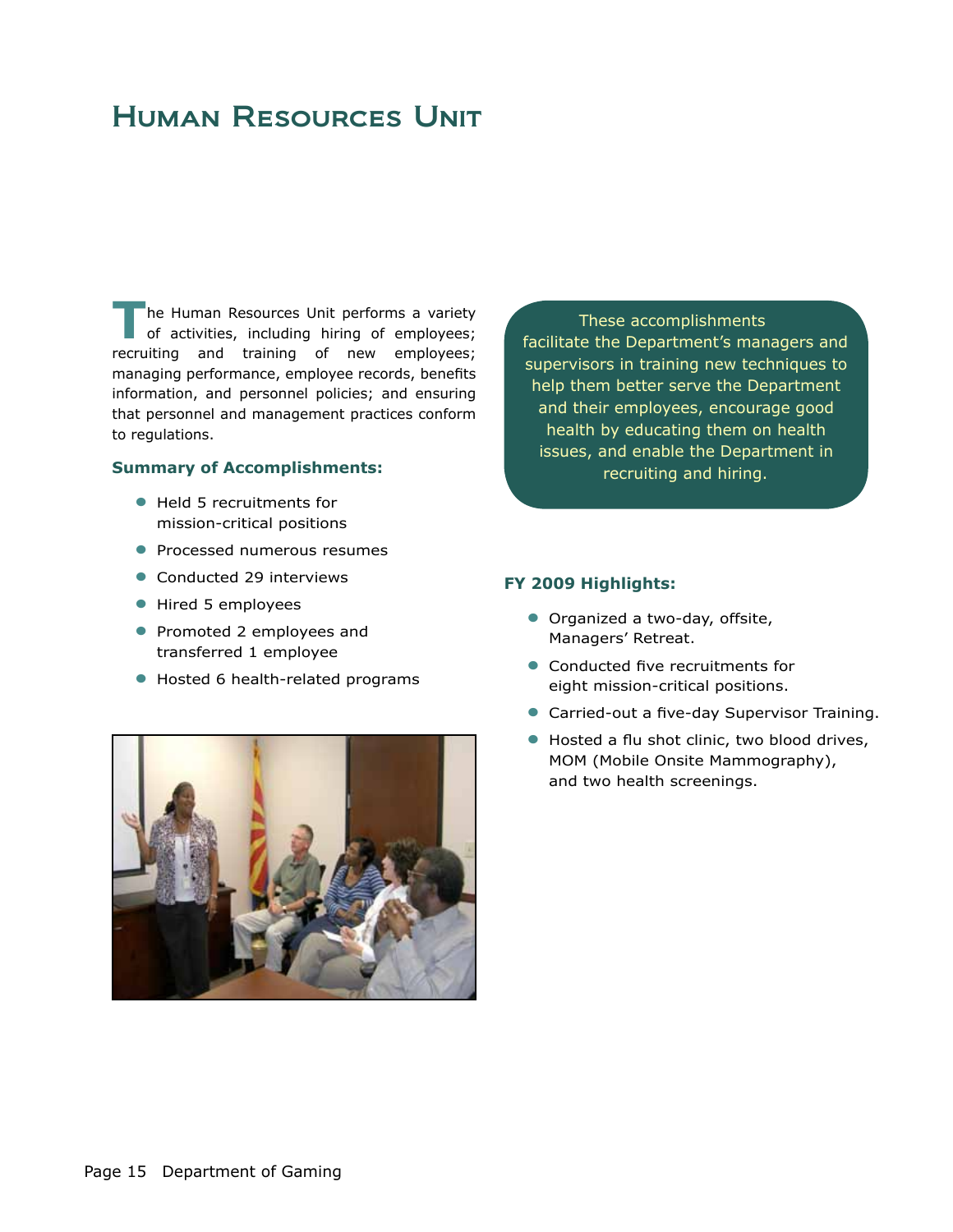# SPECIAL PROJECTS

**T**he Special Projects Unit ensures that the Department's Special Agents remain up to date on investigative techniques, officer safety, and current police procedures. In FY 2009, the Unit researched numerous programs and expedited AZPOST-approved training for 36 Officers. The Unit also facilitated continuing education, conducted mandatory Firearm and Judgment Shooting Programs, and performed the AZPOST Background Process for new officers hired by the Department.

#### **FY 2009 Highlights:**

- **•** Collected and distributed 366 Intelligence and Officer Safety Bulletins.
- **•** Successfully completed an audit by AZPOST which determined compliance with training standards.
- **•** Using the established AZPOST Training Matrix, Managers, Supervisors, and Deputy Directors can oversee the status of training on the spreadsheet.

Continued proper training assists the Officers in sustaining expert standards and maintaining the Department's status as a leading Law Enforcement Agency.

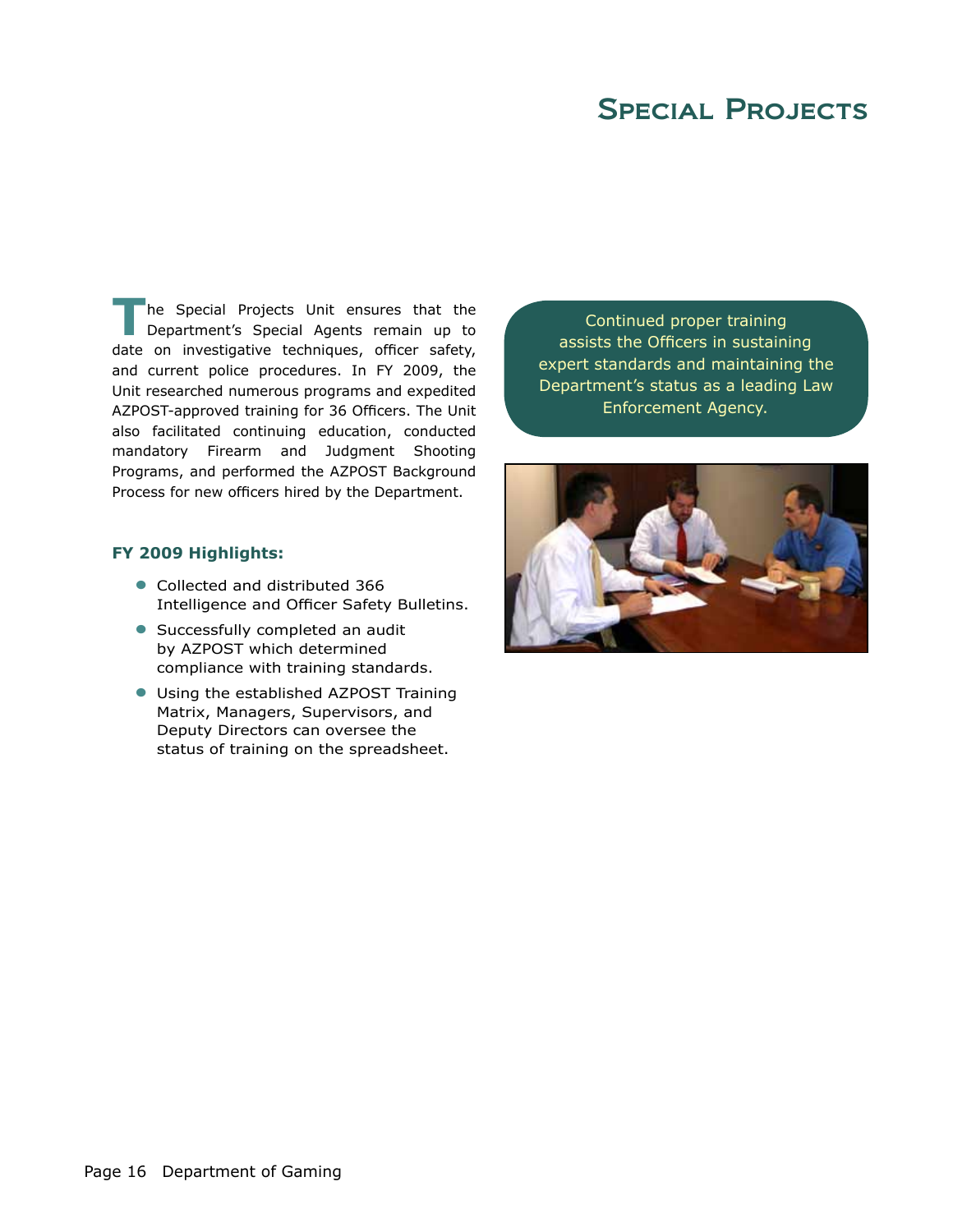### **T** The mission of the Office of Problem Gambling (OPG) is to provide and support problem gambling prevention, treatment, and education programs throughout Arizona. The Office reaches out to the public to increase awareness and to promote prevention of problem gambling. It coordinates the training of licensed counselors throughout the State who work under contract to treat those affected by problem gambling. During FY 2009, the Office expanded awareness that compulsive gambling exists and is treatable, and continued to ensure high quality treatment. Also, attention was focused on the needs of Arizona's youth by creating a brochure and a screening tool that focus on their needs.

### **FY 2009 Highlights:**

### **Treatment:**

- **•** Contracted with treatment counselors who provided services to 1,130 clients, an increase of 11.3% over FY 2008.
- Added new providers in Casa Grande, Surprise, and Yuma.
- **•** Provided 24/7 helpline services through 1.800.NEXT.STEP. Nearly 600 people contacted the helpline, which offers crisis counseling, treatment referral, and information about problem gambling and Gamblers Anonymous meetings.
- **•** Provided 78 hours of basic and advanced training in the treatment of problem gambling.

### **Youth Focus:**

- **•** Created a Youth Brochure, which lists both risks associated with youth gambling and signs that indicate someone may have a problem.
- **•** Partnered with the Department of Health Services to create a screening tool for educators to help youth who may be engaging in substance abuse, alcohol consumption, and/or gambling.

### **Information Collection:**

- **•** Produced significant enhancements to the treatment data collection and billing process by implementing a Data Management System.
- **•** Progressed to an electronicbased system to reduce the need for paper-based billing and cumbersome data retention.

### **Awareness:**

- **•** Hosted a symposium on problem gambling issues during Arizona Problem Gambling Awareness Week.
- **•** Received evaluations that reported 100% of attendees being satisfied or very satisfied with the overall quality of the symposium.

Supplying Behavioral Health Providers with high quality training and providing Arizonans with a 24/7 helpline ensure that both OPG and the Department serve the public by addressing the social consequences of gambling.

# Office of Problem Gambling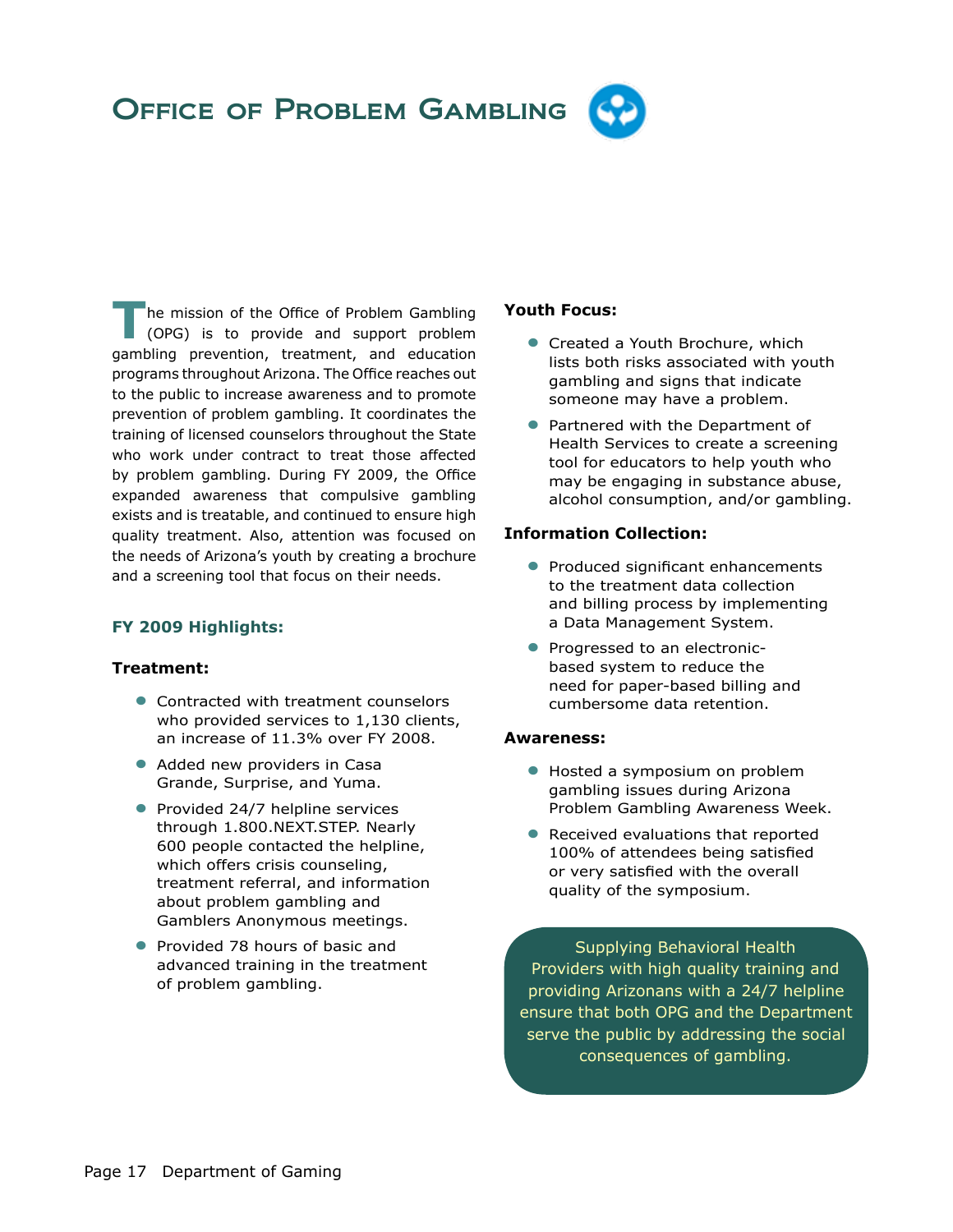# Department Employees Give Back to Community

**E**very year, the Department employees take<br>
part in voluntary community fundraisers. Joining with various local businesses, the Department employees have helped an abundance of children throughout local schools. Pledging to support the leaders of tomorrow and giving back to our community has always been a priority of the Department.

#### *State Employees Charitable Campaign*

This campaign is conducted under Executive Order in partnership with the state fiscal agent, a 501(c) (3) charitable organization. More than 45,000 State Employees donate funds to help support 700 charities. In the past 16 years, State Employees have raised more than \$20 million dollars to support charities across the State and the nation, as well as throughout the world.

The Department has participated in the campaign since 1997 and our outstanding long-term commitment to the campaign is reflected in the numerous awards won for such things as:

- **•** Dollars raised
- **•** Participation (Some years, we had everyone on staff participate.)
- **•** Supergivers (giving one hour of pay per pay period)
- **•** Leadership giver (giving \$38.47 or more per pay period)

Since 2002 the department employees have given \$83,529.00.

**Pack to School** is an annual school supply drive supported by the Salvation Army, state employees, and American Express. This effort began in 2003 and has grown in success every year. In FY 2008, nearly 10,000 students received supplies as part of this endeavor. This year's goal was to collect a greater number of supplies to benefit a larger number of students. Participating schools are located throughout the state and are selected based on their percentage of students qualifying for the Free and Reduced Lunch program. The 2008 Pack to School drive was July 1 through July 31. The Department donated three (3) large boxes of various school supplies.

*The Christmas Wish* project at Wilson Primary School located at Fillmore and 30th Street, in one of the poverty-stricken neighborhoods in Phoenix, has been in place since 1995. For many of these children, Santa never comes. In December, the Department sponsored a third grade class of 24 students. Each year the students write a "Christmas Wish" letter to Santa. We provided the gifts and the treats to our assigned classroom for a Christmas Party that was held on December 18, 2008. The Department was on the Wilson School web site this year, also. Here's the link to show that our hard work does not go unnoticed http://www.wsd.k12.az.us/html/do/ community\_center/holiday\_programs.html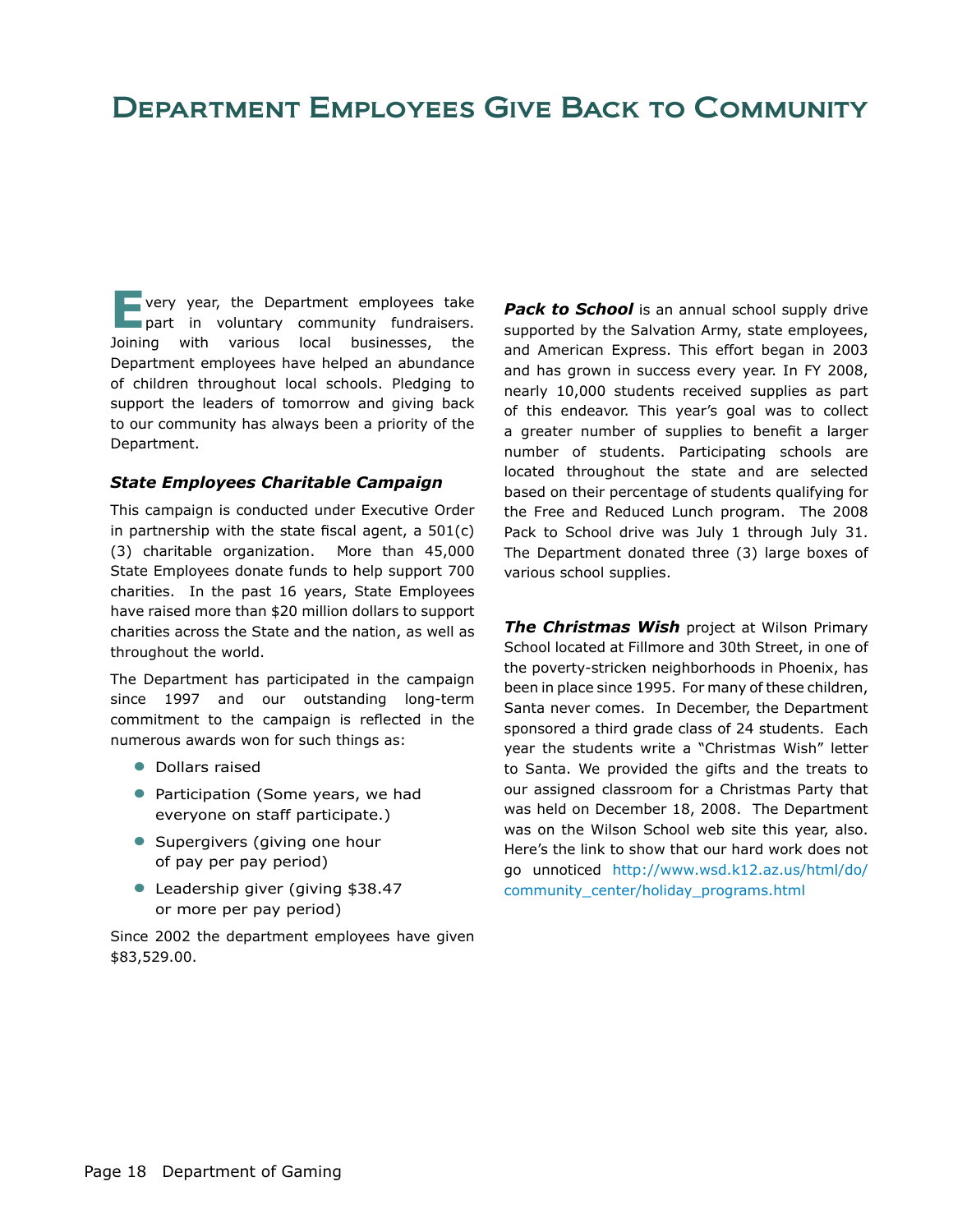### History of Indian Gaming In Arizona

- **1987** Cabazon Court Case The legal foundation upon which Indian gaming is built.
- **1988** Indian Gaming Regulatory Act ("IGRA") Congress responds to Cabazon by enacting IGRA, which establishes the federal legislative framework for Indian Gaming.
- **1992** Yavapai-Prescott Indian Tribe v. Arizona A federal district judge in Arizona rules that the State must negotiate with the Tribe and attempt to conclude a Compact.

The Legislature establishes the State Gaming Agency within the Department of Racing.

- **1993** Yavapai-Prescott Case The federal mediator chooses the Tribe's last, best offered Compact over the State's recommended Compact. Negotiations follow, resulting in the "standard form" Compacts.
- **1994** Sixteen Tribes sign Compacts and ten casinos are in operation by December 31, 1994.
- **1995** The Legislature creates the Department of Gaming.

The Salt River Pima-Maricopa Indian Community files a lawsuit in federal court seeking to force Tribal-State Compact negotiations.

**1996** Seminole Court Case – The U.S. Supreme Court declares provisions in IGRA, allowing states to be sued without their consent, are unconstitutional.

A federal court judge dismisses the Salt River Court Case based on the Seminole decision. The Tribe appeals.

Rumsey Court Case – The 9th Circuit Court of Appeals holds that Class III gaming is to be examined game by game and allowed on Indian land only if permitted by a specific state law.

Based on the Rumsey decision, Governor Symington refuses to negotiate a standard form Compact with the Salt River Pima-Maricopa Indian Community. The Tribe's initiative measure, requiring the Governor to sign a standard form Compact with any Tribe seeking a Compact with the State, is placed on the General Election ballot. Voters approve the measure, but the law is challenged in Superior Court. Ultimately, the Arizona Supreme Court upholds the initiative measure.

Sears Case – The Superior Court rules that the Governor of Arizona lacks the authority to negotiate a Compact with the Salt River Pima-Maricopa Indian Community permitting slot machines and/or keno. The decision is appealed to the Arizona Supreme Court.

**1998** The Arizona Supreme Court overturns the decision in the Sears case on the basis that Sears did not have standing to bring suit. Governor Hull begins Compact negotiations with the Salt River Pima-Maricopa Indian Community and signs a Compact on August 16, 1998.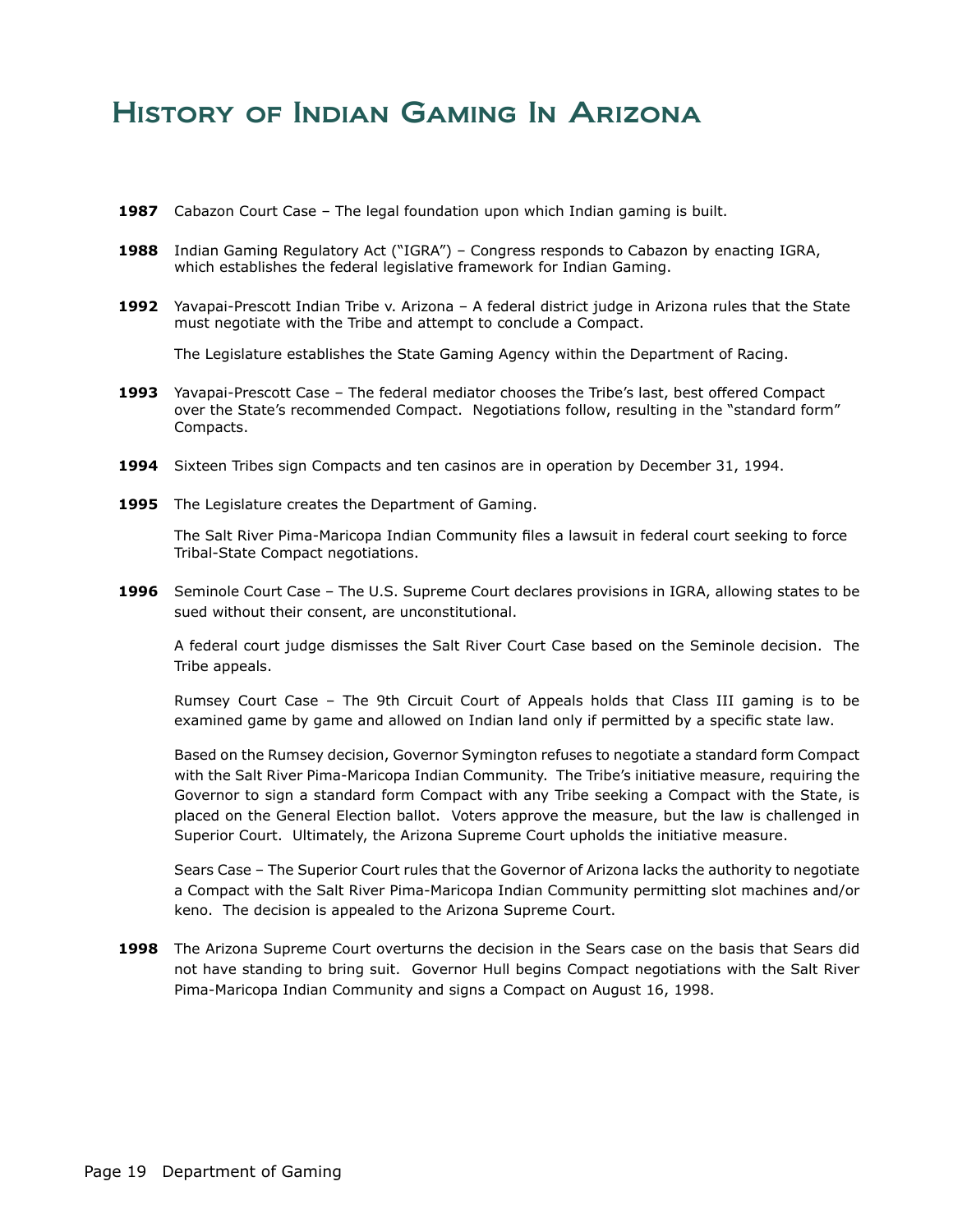**2000** The Governor begins negotiating the renewal of the Tribal-State Compacts. Expiration of the current Compacts begin in June 2003, if not renewed.

Arizona Greyhound Case – Arizona horse and dog track owners sue Governor Hull in federal court seeking either an injunction prohibiting the Governor from signing new Compacts or a ruling permitting the tracks to have slot machines.

- **2001** The court grants the request for an injunction in the American Greyhound Case and issues a ruling that, among other things, the State Legislature had unconstitutionally delegated its compacting authority to the Governor, and the Tribes were not an indispensable party. However, the ruling provides that the Governor does have the authority to continue to negotiate Compacts with the Tribes but may not enter into new Compacts without proper legislative approval. The State appeals.
- **2002** January/February. Governor Hull and 17 Tribes successfully conclude negotiations on an agreement for new Tribal-State Compacts.

April/May. The Governor and the Tribes take their agreement, as a resolution, to the Legislature for approval. The Legislature fails to pass the resolution.

June/July. The 17 Tribes gather enough signatures to put the Tribal-State agreement on the 2002 General Election ballot as Proposition 202. Two additional gaming initiatives also appear on the ballot: Proposition 200, sponsored by the Colorado River Indian Tribes (CRIT); and Proposition 201, sponsored by the racetrack industry.

September. The 9th Circuit Court of Appeals overturns the decision in the American Greyhound Case. The court rules that the Tribes are a necessary and indispensable party, and that the district court abused its discretion in ruling to the contrary. The Court of Appeals vacates the lower court decision and remands it with instructions to dismiss the case. The power to sign Compacts is returned to the Governor.

November. Proposition 202 passes. Propositions 200 and 201, the other two gaming initiatives, fail.

December 2002 – January 2003. Governor Hull signs new Tribal-State Gaming Compacts with 16 Tribes.

- **2003** Governor Napolitano signs Compacts with an additional five Tribes.
- **2004** Appendix F(1) Blackjack Revised

The revisions to Appendix F(1) allow for the play of blackjack variation games at Tribal casinos, while keeping blackjack as the central component of any variation game and maintaining the wagering limitations established by the Compact.

#### Appendix G Lotteries and Promotions

New Appendix G establishes operational standards and regulations for the play of Class III lotteries authorized by the Compact. This Appendix also provides clear definitions for differentiating lotteries from promotions.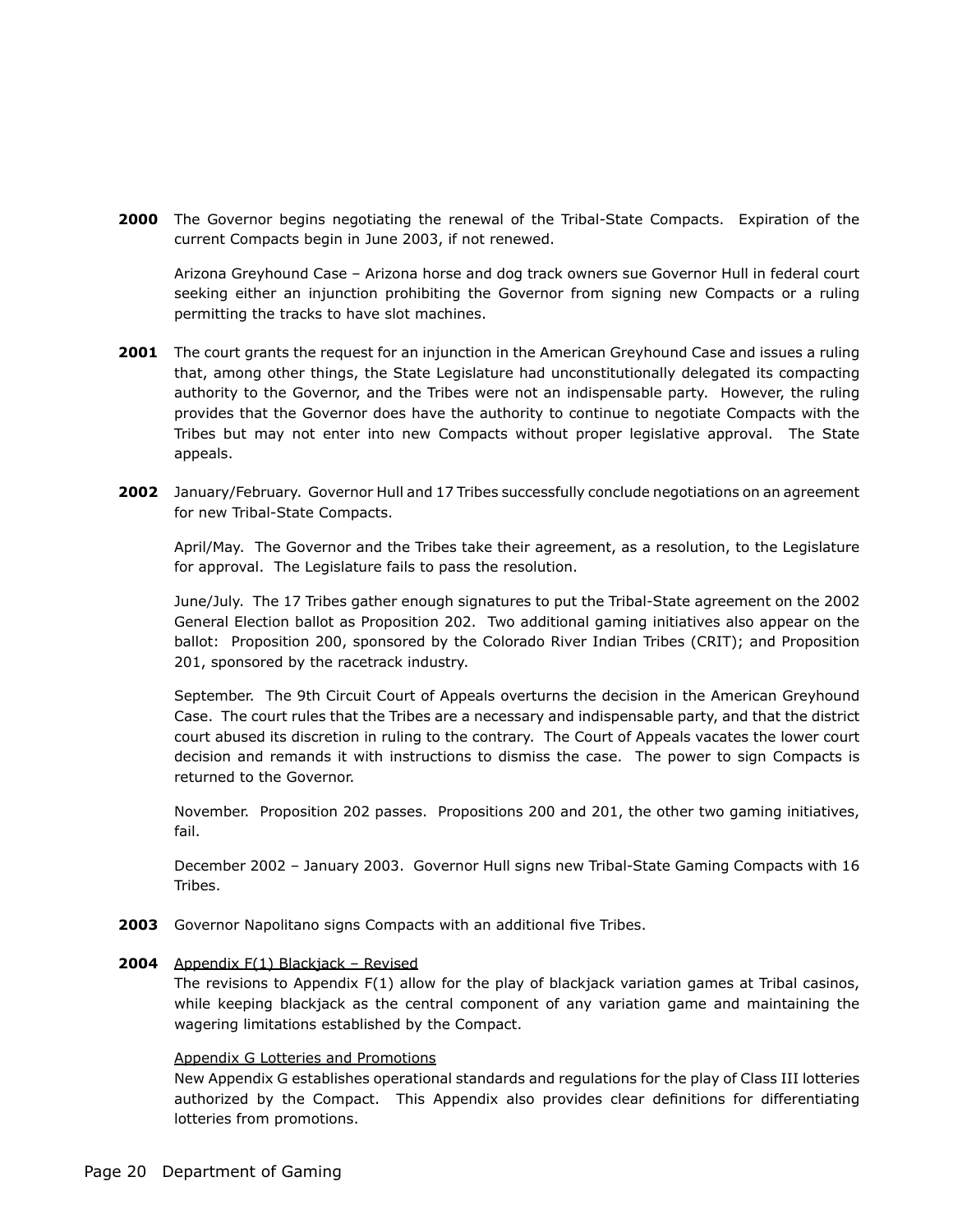#### **2005** Appendix C Security & Surveillance – Revised

Changes to the existing Appendix C require the Tribes to develop and have in place comprehensive Surveillance and Security Plans which meet the obligations of the Tribe under the provisions of the Compact and its appendices. The revisions also eliminate duplication of operational standards between Appendix C and Appendix H.

#### Appendix H Minimum Internal Control Standards – Revised

Modifications to the existing Appendix H eliminate duplication and inconsistencies between Appendix C and Appendix H, consolidate Minimum Internal Control Standards for Surveillance within Appendix H, update the Appendix H standards for new digital technology, and provide for increased surveillance coverage within the gaming areas.

#### **2007** Appendix F(2) Jackpot Poker – Revised

Changes to existing Appendix F(2) allow play of promotional award poker and house-banked poker games at Tribal casinos, while keeping poker as the central component of any variation game and maintaining the wagering limitations established by the Compact. The revisions also establish regulations for house-banked poker games comparable to regulations for blackjack.

#### **2009** Gaming Compact Amendments (effective 3-25-09)

Amendments to the Tribal-State Gaming Compact provided for the following:

- **•** Further definition of the term "Gaming Facility" under the provisions of the Compact;
- **•** Clarification to the Compact sections addressing Transfer of Gaming Device Operating Rights, Transfer and Acquisition of Pooled Gaming Devices, and related Agreed upon Procedures Reports from the Tribes;
- **•** An increase in the maximum wager on a hand of blackjack from \$500 to \$1,000 at up to ten card game tables, and from \$250 to \$500 for all other card game tables in a
- **•** Gaming Facility;
- **•** An increase for a hand of poker from \$75/\$150 to \$500 at up to ten card game tables, and from \$20/\$40 to \$250 for all other card game tables in a Gaming Facility;
- **•** Periodic increases in wager limitations, which are adjusted on each five-year anniversary of the effective date of the Compact based on the Consumer Price Index adjustment rate, shall be rounded up to the nearest \$5.00 increment rather than a \$1.00 increment;
- **•** A waiver of the licensing requirement for vendors by the Tribal Gaming Office, in addition to the State Gaming Agency, if it is determined that licensing the vendor is not necessary to protect the public interest;
- **•** An extended effectiveness period from one year to two years from date of issuance for Tribal licenses for Gaming Employees who are not required to have State certification or recommendation under Section 4(b) of the Compact;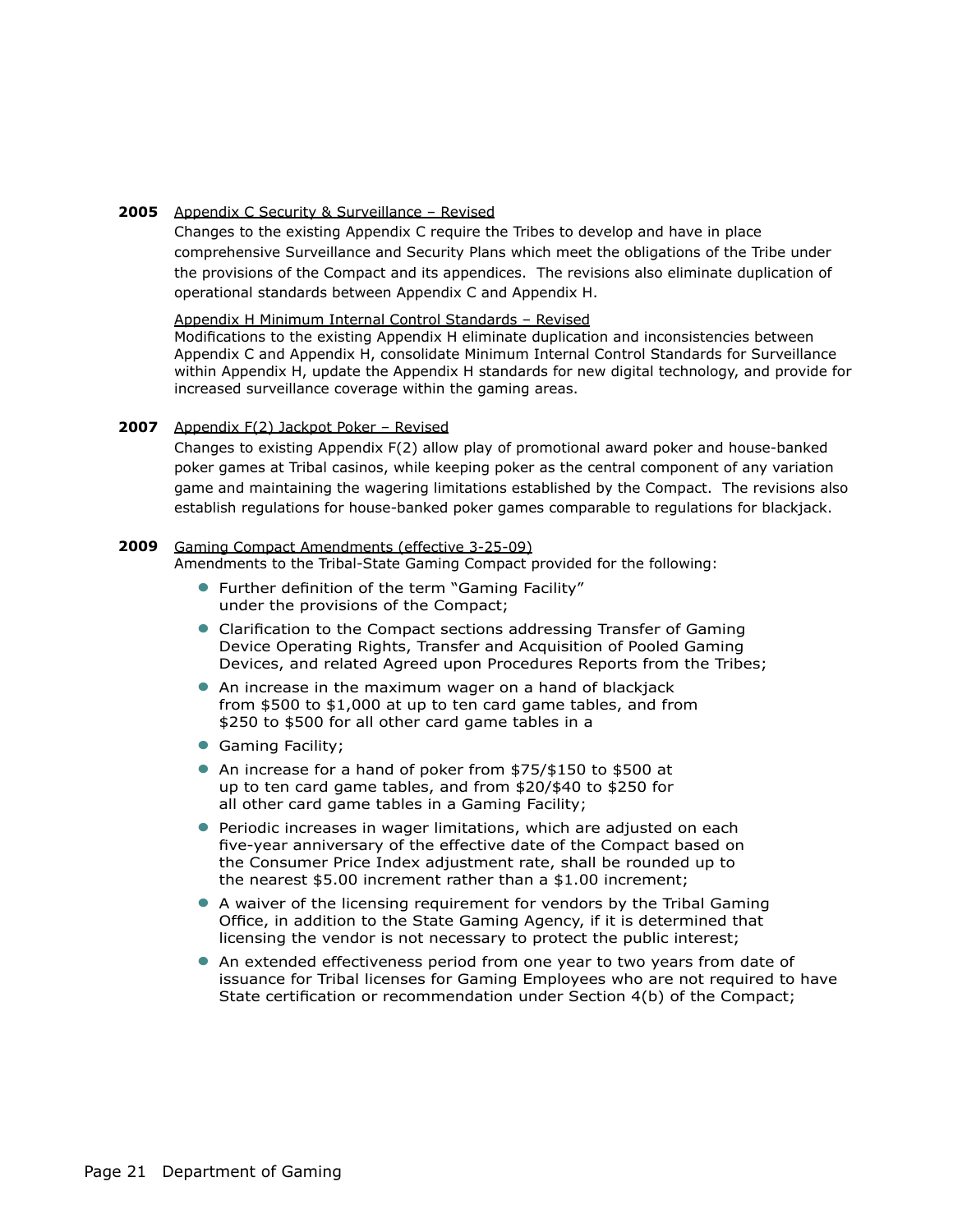- **•** Issuance, by the State Gaming Agency, of a temporary certification to an Applicant by the close of the next business day following receipt of a complete application, unless the State Gaming Agency has a good-faith basis to believe that the person may not qualify for State certification;
- **•** Clarification that the State Gaming Agency shall have access to investigative files of the Tribal Gaming Office during, and upon completion of, any investigation of an unusual occurrence or a violation or suspected violation of the Compact, pursuant to a memorandum of understanding on information sharing entered into between a Tribe and the State;
- **•** Clarification and establishment of a timeline for the State Gaming Agency and the Tribal Gaming Office for issuing, responding to, and resolving disputes regarding the annual, comprehensive, Compact Compliance Review of the Tribe's Gaming Operation, Gaming Facilities, and Gaming Activities conducted by the State Gaming Agency; and
- **•** Clarification regarding the time frame that Tribal contributions pursuant to Section 12(d) of the Compact must be made.

#### **Revisions to Appendices F(1) and F(2) and the issuance of new Appendix J occurred concurrently with the 2009 Tribal-State Gaming Compact Amendments.**

#### Appendix F(1) Blackjack – Revised

Modifications to Appendix  $F(1)$  clarify that the wager limitation in any blackjack game would be applied to each single wager that a player can make, based on the approved rules of the game, rather than the total combined amount wagered by a player during a hand.

#### Appendix F(2) Jackpot Poker – Revised

Modifications to Appendix F(2) clarify that the wager limitation in any house-banked poker game would be applied to each single wager that a lay can make, based on the approved rules of the game, rather than the total combined amount wagered by a player during a hand.

#### Appendix J Vendor Certification

New Appendix J clarifies the waiver of licensing and certification for certain Persons providing Gaming Services and certain Financial Sources.

#### Poker Memorandum of Understanding – Revised

Revisions to the Poker Memorandum of Understanding (MOU) update changes in the Gaming Compact Amendments relating to the play of Poker and wager limitation increases.

#### Urban Tribes State Electronic Access System MOU

This new MOU sets forth the means and manner in which the State Gaming Agency will have real-time, read-only electronic access to the Gaming Facility's slot monitoring and control system (MCS) through the State Electronic Access System (SEAS).

#### Information-Sharing MOU between the Tribe and ADG

This new MOU meets the requirements of Compact Section 6(g) to enter into a memorandum of understanding for the sharing of investigatory files and to establish efficient procedures for the distribution of such information.

#### Interagency Agreement between the Tribal Police Department and ADG

This new Agreement provides for a process in which the Tribal Police Department and the ADG may share certain investigative information gathered by the respective agencies on individuals and entities involved in Indian gaming or other gaming operations.